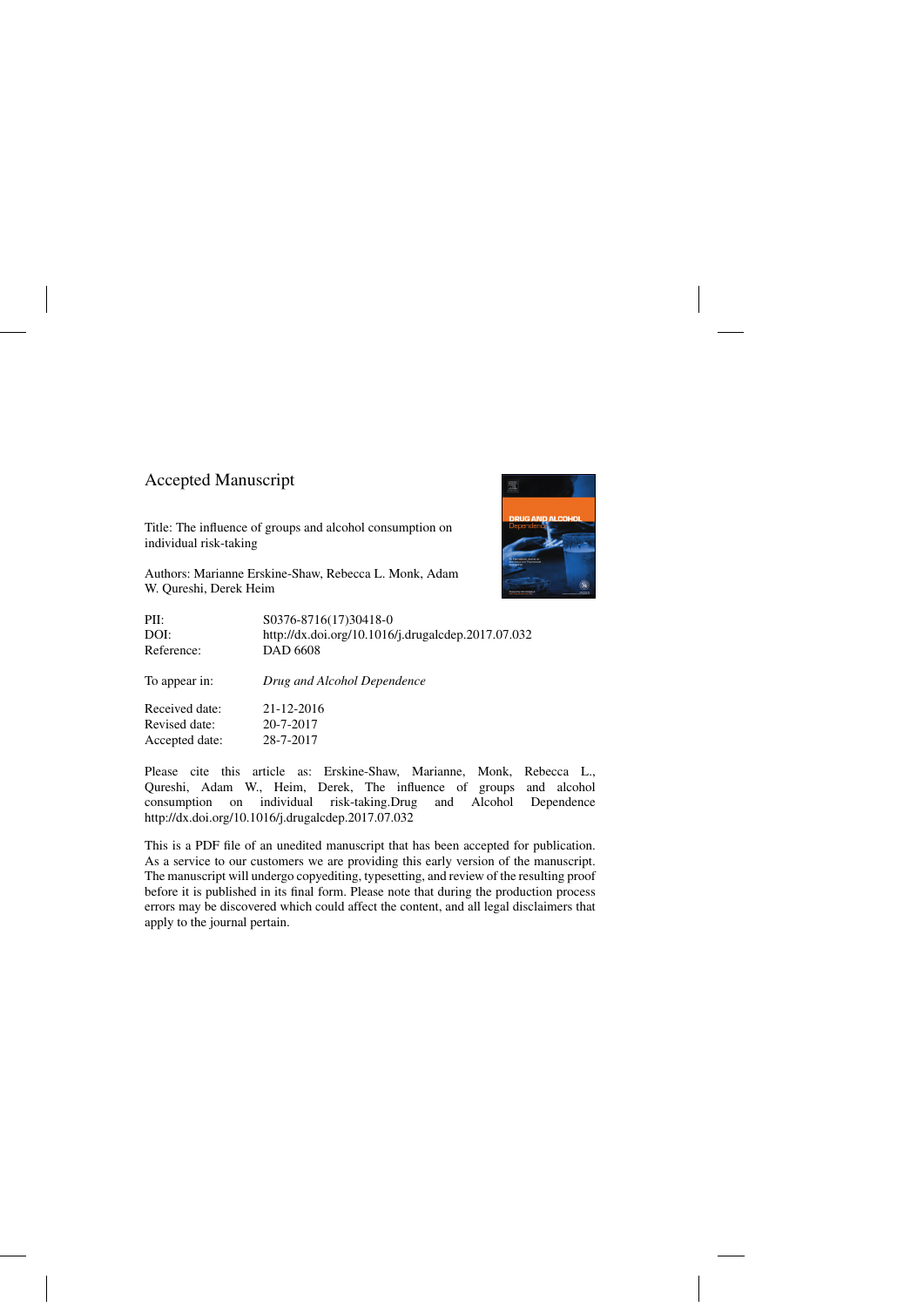# GEPTED

### Running head: INFLUENCE OF GROUPS AND ALCOHOL ON RISK-TAKING 1

The influence of groups and alcohol consumption on individual risk-taking

Marianne Erskine-Shaw<sup>a</sup>, Rebecca L. Monk<sup>a</sup>, Adam W. Qureshi<sup>a</sup>, Derek Heim<sup>a</sup>

<sup>a</sup> Department of Psychology, Edge Hill University, Ormskirk,

Lancashire, L39 4QP, United Kingdom

#### **Correspondence**:

Marianne Erskine-Shaw Department of Psychology Edge Hill University, St Helens Road Ormskirk, Lancashire, L39 4QP Email: marianne.erskineshaw@gmail.com

### **Highlights**

- Examined the effects of alcohol on risk-taking, in isolated or group contexts.
- Individuals are more likely to take risks when in groups.
- Alcohol consumption does not affect individual risk-taking.
- There is no difference in risk-taking between intoxicated and sober groups.

#### **Abstract**

**Background:** Research addressing the influence of alcohol and groups on risky behaviour has yielded contradictory findings regarding the extent to which intoxicated groups exaggerate or minimise risk-taking. Previous work has examined the effect of intoxication on risk-taking focusing on collective group decision-making, and to date the influence of alcohol consumption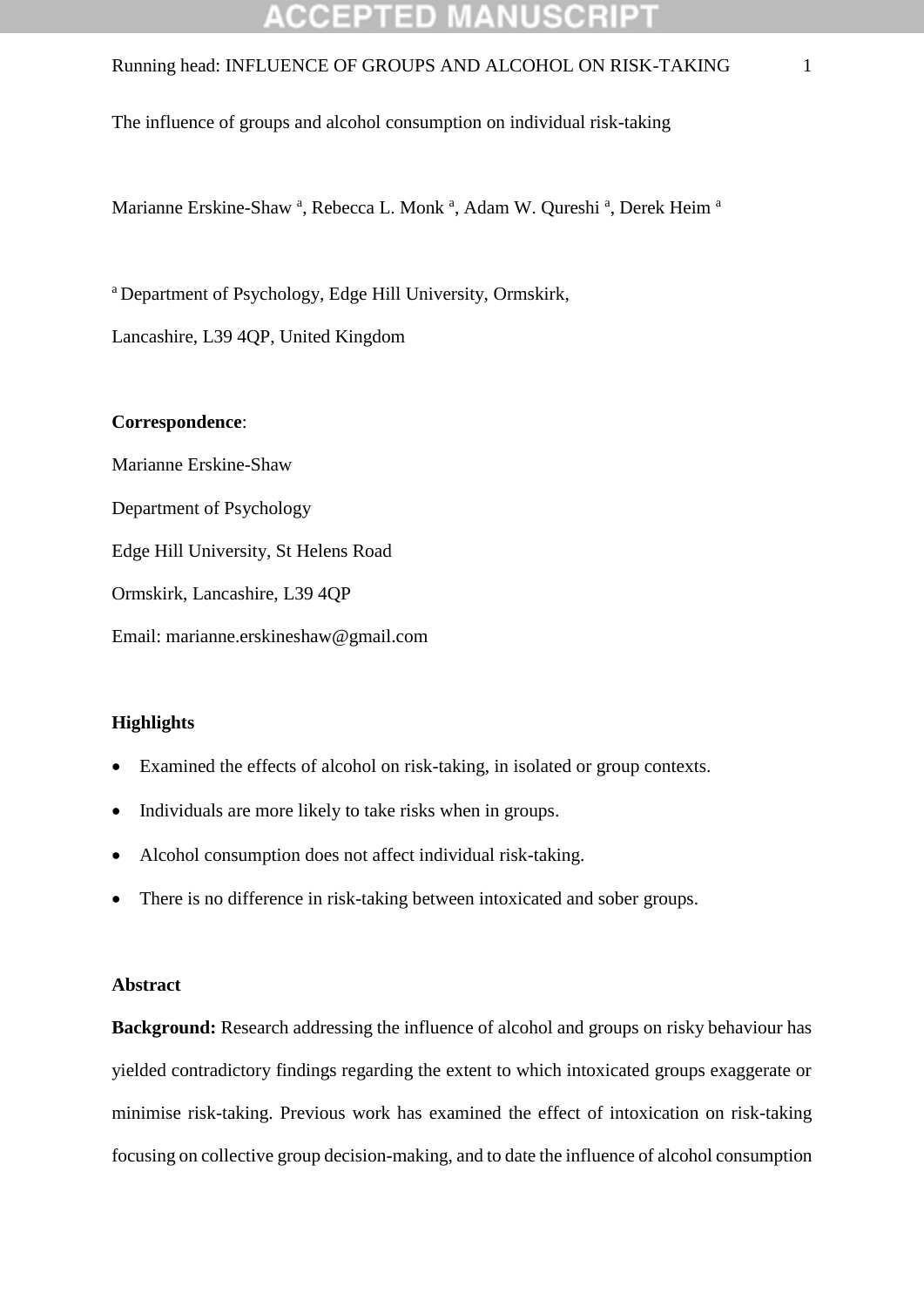and groups on individual risk-taking has yet to be explored experimentally. The current study therefore examined the impact of intoxication and groups on individual risk-taking.

**Methods:** In a mixed design, 99 social drinkers (62 female) attended an experimental session individually ( $N = 48$ ) or in groups of three ( $N = 51$ ). Individuals completed the study in isolation while groups were tested in the same room. Participants completed two behavioural measures of risk-taking: Balloon Analogue Risk Task (BART) and Stoplight Task (SLT), both before and following consumption of an alcoholic (0.6g/kg males, 0.5g/kg females) or a placebo beverage.

**Results:** Those who participated in groups took significantly more risks in both tasks than those in isolation. Alcohol did not increase risk-taking on either risk-taking tasks. However, those who consumed placebo were significantly less risky on the SLT, compared to baseline. No interactions were found between context and beverage on risk-taking.

**Conclusion:** The findings do not support a combined effect of alcohol and groups on individual risk-taking. Rather, results indicate that risk-taking behaviour is influenced by peer presence regardless of alcohol consumption. Targeting the influence of groups (above those of alcohol) may hold promise for reducing risk-taking behaviours in drinking environments.

**Keywords:** alcohol, social, groups, context, risk-taking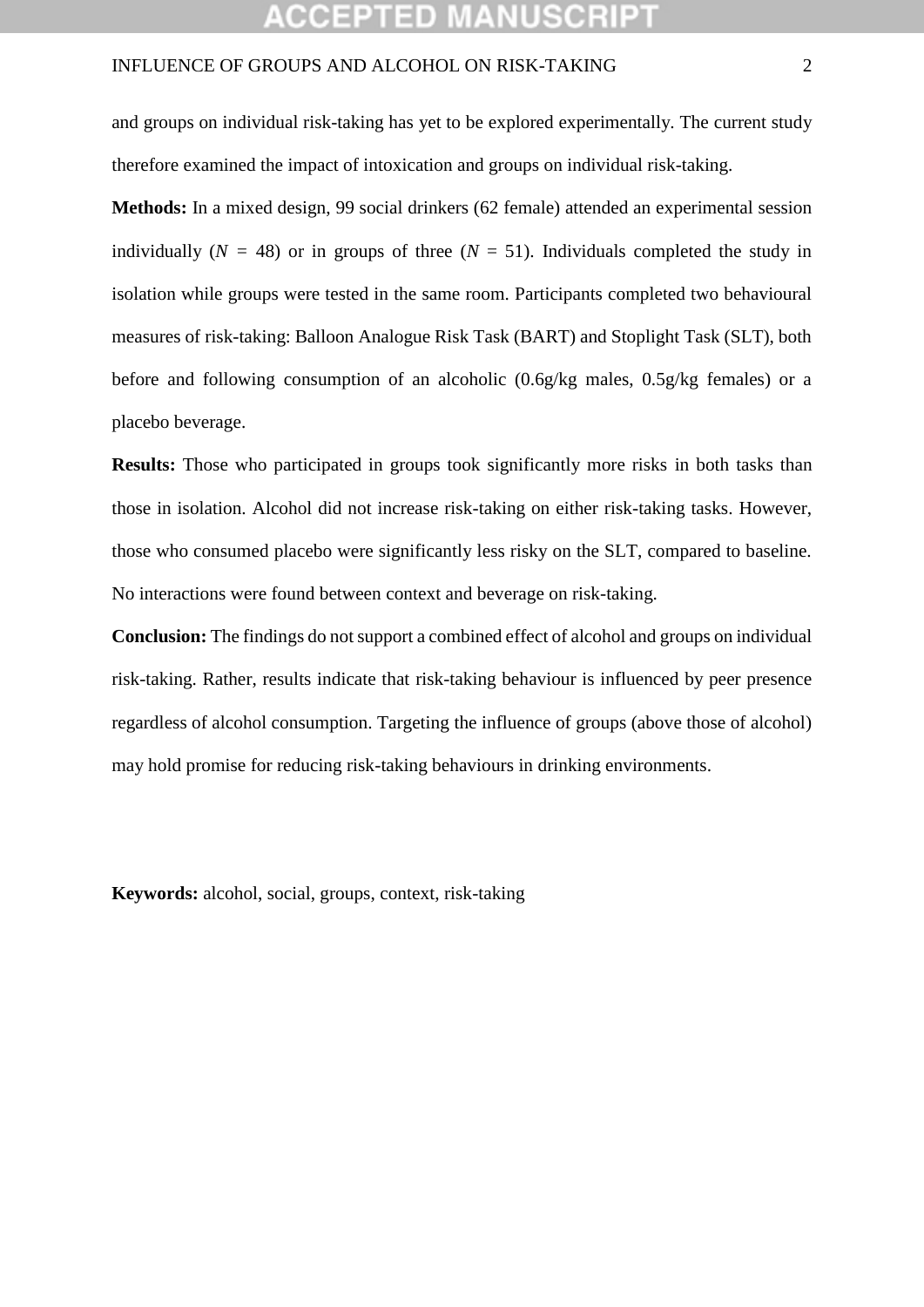#### **1. Introduction**

Alcohol is a social lubricant and forms the basis of a variety of social celebrations, cultural and religious events (Gordon et al., 2012). However, in addition to well-documented adverse impacts on health and well-being (World Health Organisation et al., 2014), research suggests that alcohol consumption can be associated with a variety of potentially harmful risky behaviours, including aggression (Ito et al., 1996), drunk-driving (Taylor et al., 2010), and sexual risk-taking (Rehm et al., 2012). Given that alcohol is frequently consumed in groups, it is noteworthy that much alcohol-related risk-taking research has been conducted on individuals in isolated contexts. While research into the impact of social contexts on alcohol-induced risk has begun to address this shortcoming, findings to date are inconsistent (Abrams et al., 2006; Sayette et al., 2012), and more research is needed to better understand how social contexts and alcohol consumption interact to shape risky behaviours. A fuller account of how the psychopharmacological effects of alcohol are shaped by different social settings to impact risktaking behaviours may also be important for informing interventions that are sensitive to the different contexts in which people become intoxicated.

In a rare exception to the dearth of research examining alcohol-induced risk taking in social contexts, Sayette et al. (2012) found that intoxicated groups made riskier decisions than sober groups. However, they found that risky choices did not differ between sober and intoxicated individuals when the risk-taking decisions were made in isolation. This research therefore points to a negative impact of social influences on alcohol-induced risk-taking, whereby alcohol consumption may only enhance risk-taking behaviour within groups. In contrast, Abrams et al. (2006) and Hopthrow et al. (2014) found that the extent to which group members were attracted to risk appeared either not to differ (Abrams et al., 2006) or was lesser (Hopthrow et al., 2014) as a function of intoxication, whereas those in socially isolated contexts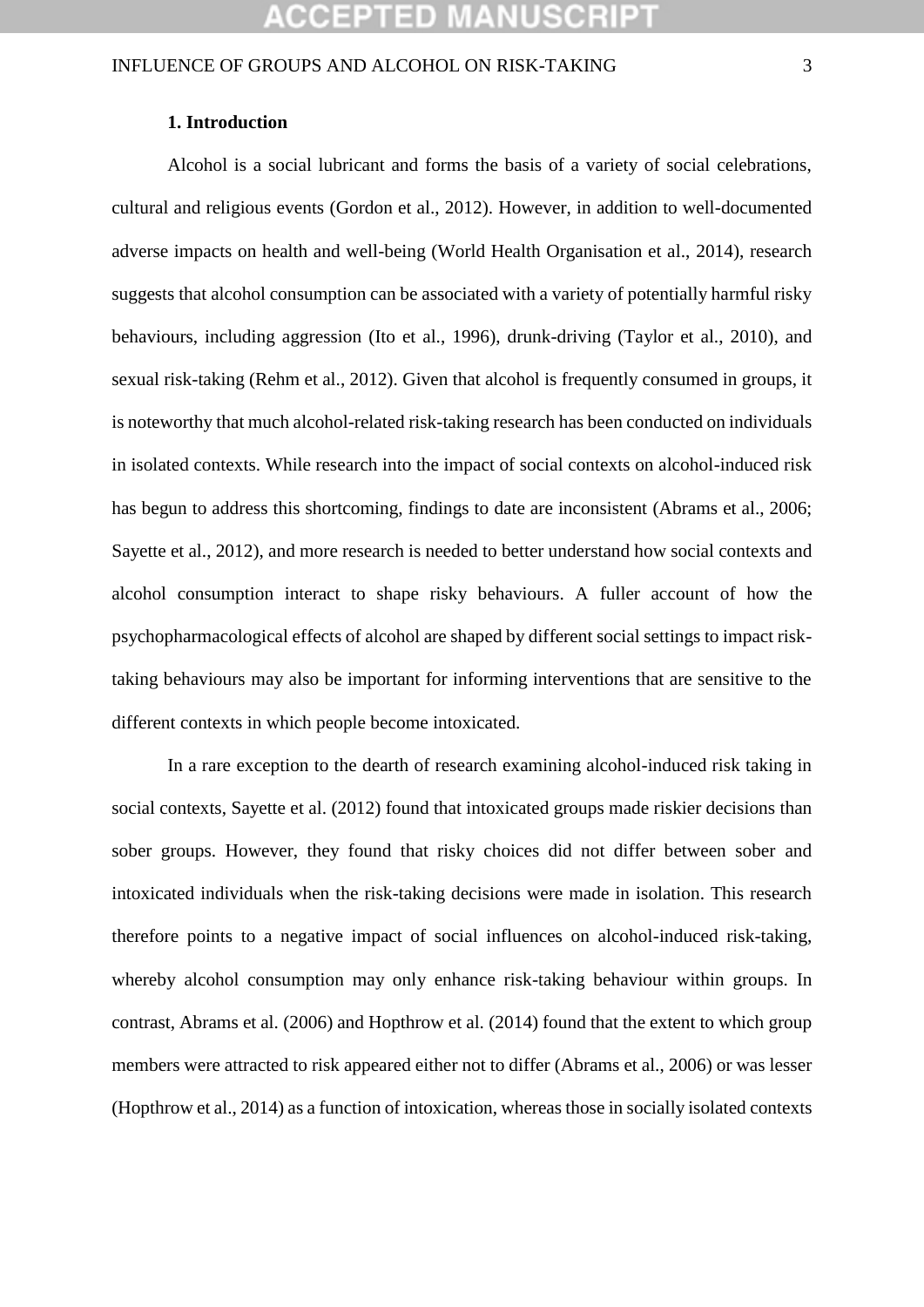### 'CEPTED M

### INFLUENCE OF GROUPS AND ALCOHOL ON RISK-TAKING 4

appeared more risk-taking following alcohol consumption. This work therefore suggests a protective effect of groups on risk-taking associated with alcohol consumption.

Addressing these inconsistent findings, it is worthwhile to consider methodological differences regarding the contexts in which beverages were consumed between studies. Sayette et al. (2012) consistently administered beverages in groups, subsequently extricating some group members for individual assessment of decision-making. On the other hand, Abrams et al. (2006) kept testing contexts consistent throughout the study, with participants who completed the risk task alone also consuming their beverages in isolation, compared to groups who both drank and completed the task with peers. The varied drinking contexts utilised in these studies may help explain the inconsistent findings, as participants may respond differently following social drinking (Sayette et al., 2012), compared to drinking in isolation (Abrams et al., 2006).

In addition to the methodological differences between these studies, it is also important to distinguish between collective group risk-taking and group influence on individual risktaking. Both Abrams et al. (2006) and Sayette et al. (2012) examined group risk-taking as one collective decision within the group, as opposed to group member's personal decisions. Notably, Frings et al. (2008) found intoxication to increase vigilance errors in individuals, whereas errors made in groups (collectively and privately by group members) remained unaffected by alcohol consumption. However, vigilance errors did appear to differ depending on whether group members made their judgements privately, or collectively. Here, collective group decisions were found to be less erroneous. Moreover, risk preferences appear to be influenced by the presence of peers to a greater extent when tasks are discussed with the group, in contrast to when group members complete tasks independently (Centifanti et al., 2016). This highlights the necessity to distinguish between collective group decisions, and individual decisions within a group. To our knowledge, group influence on individual risk-taking has not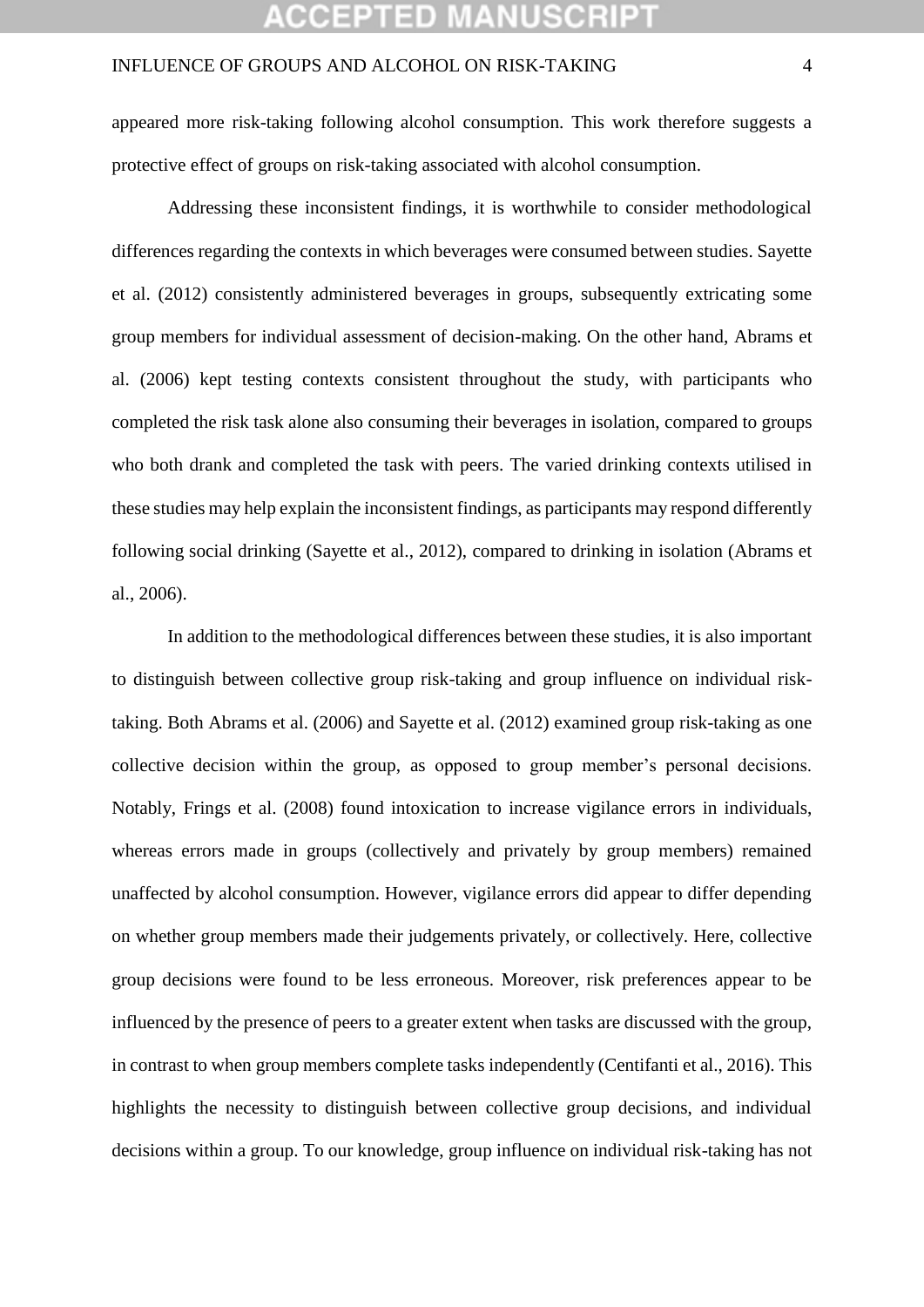### **:CEPTED MANUSCR**

### INFLUENCE OF GROUPS AND ALCOHOL ON RISK-TAKING 5

yet been examined experimentally in intoxicated groups. The impact of social drinking on individual, as opposed to collective (group), risk-taking therefore remains unclear.

Theoretically, the impact of peer presence and alcohol on risk taking behaviours may be explained via cognitive and social influence frameworks such as the alcohol myopia model (AMM; Steele and Josephs, 1990) and perceived norms (Bosari and Carey, 2001). AMM postulates that the pharmacological effects of alcohol narrow an individual's attention to the most salient cues, thereby constricting individuals' focus. This is seen to impede attempts at evaluating systematically a given situation (Steele and Josephs, 1990), resulting in increases in risky behaviour (Lane et al., 2004; Rose et al., 2014). Furthermore, in social contexts the saliency of group membership may result in an alcohol-related focal narrowing of attention towards peers (Hopthrow et al., 2007), leading to subsequent behaviour to be driven by, and evaluated in light of, peer approval.

Beliefs regarding the alcohol consumption behaviours of one's social group may also be an important determinant of alcohol-related behaviours (Bosari and Carey, 2001). For instance, young adults and students in social groups often overestimate their peers' risky drinking behaviour (Martens et al., 2006). In turn, this (mis)perception has been suggested to predict behaviour as individuals attempt to match their conduct to the perceived norm (Crawford and Novak, 2010; Kenney et al., 2013; Martens et al., 2006). In social contexts, alcohol-related increases in attention to one's peers may thereby lead to norm-driven heightened risky drinking behaviour.

In summary, it may be suggested that the effects of alcohol are likely to enhance risky behaviour due to pharmacologically-driven myopia impairing systematic evaluation of consequences. In social contexts, a narrowed focus may be directed towards peers, influencing behaviour in line with perceived group norms, which may overestimate peer engagement in risky drinking behaviour (Kenney et al., 2013; Martens et al., 2006). The effect of alcohol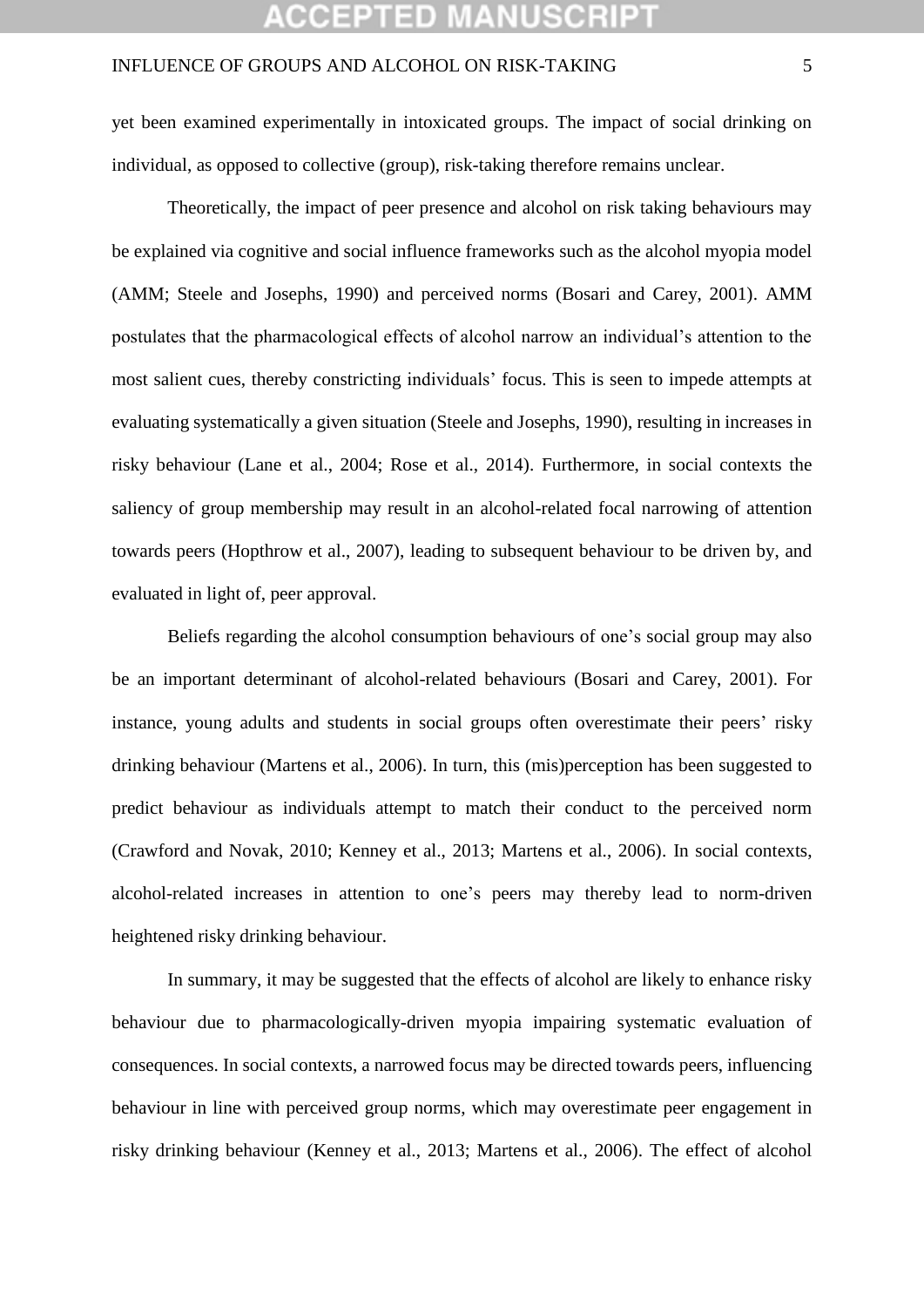## :CEPTED M

### INFLUENCE OF GROUPS AND ALCOHOL ON RISK-TAKING 6

consumption on individual risk-taking might therefore be expected to be exaggerated in the presence of peers.

The current study, therefore, aimed to investigate the influence of group context, specifically peer presence, and alcohol consumption on individual risk-taking behaviour. We examined risk-taking behaviour both before and after consumption of 0.5-0.6g/kg alcohol or a placebo, across two varying contexts (a group or an isolated context). The study investigated both the independent and combined effects of groups and alcohol consumption on individual risk-taking. It was expected that (a) alcohol and (b) group context will increase individual risktaking behaviour. Additionally, we hypothesised that (c) the combination of both alcohol consumption and group context would elevate risk-taking behaviour further.

### **2. Method**

### *2.1. Design*

A 2 (context: group or isolation) x 2 (beverage: alcohol or placebo) mixed design was used. Risk-taking behaviour was a repeated variable, due to measurement before and following beverages.

#### *2.2. Participants*

A total of 99 social drinkers (62 female, *M* age = 20.71,  $SD = 4.34$ ) were recruited by opportunity sampling at a UK University. Recruitment was facilitated by online and campus advertisements, as well as via an online participation pool (SONA). Participants signed up to the study either individually or as a group of three (to recruit natural friendship groups). The gender of group members was recorded due to the possibility of gender composition in group contexts impacting risk-taking behaviours (Hannagan and Larimer, 2010; Karakowsky and Elangovan, 2001). Six same sex groups (four female) and 11 mixed sex groups (six femaledominated) took part in this study. Participation requirements were that volunteers reported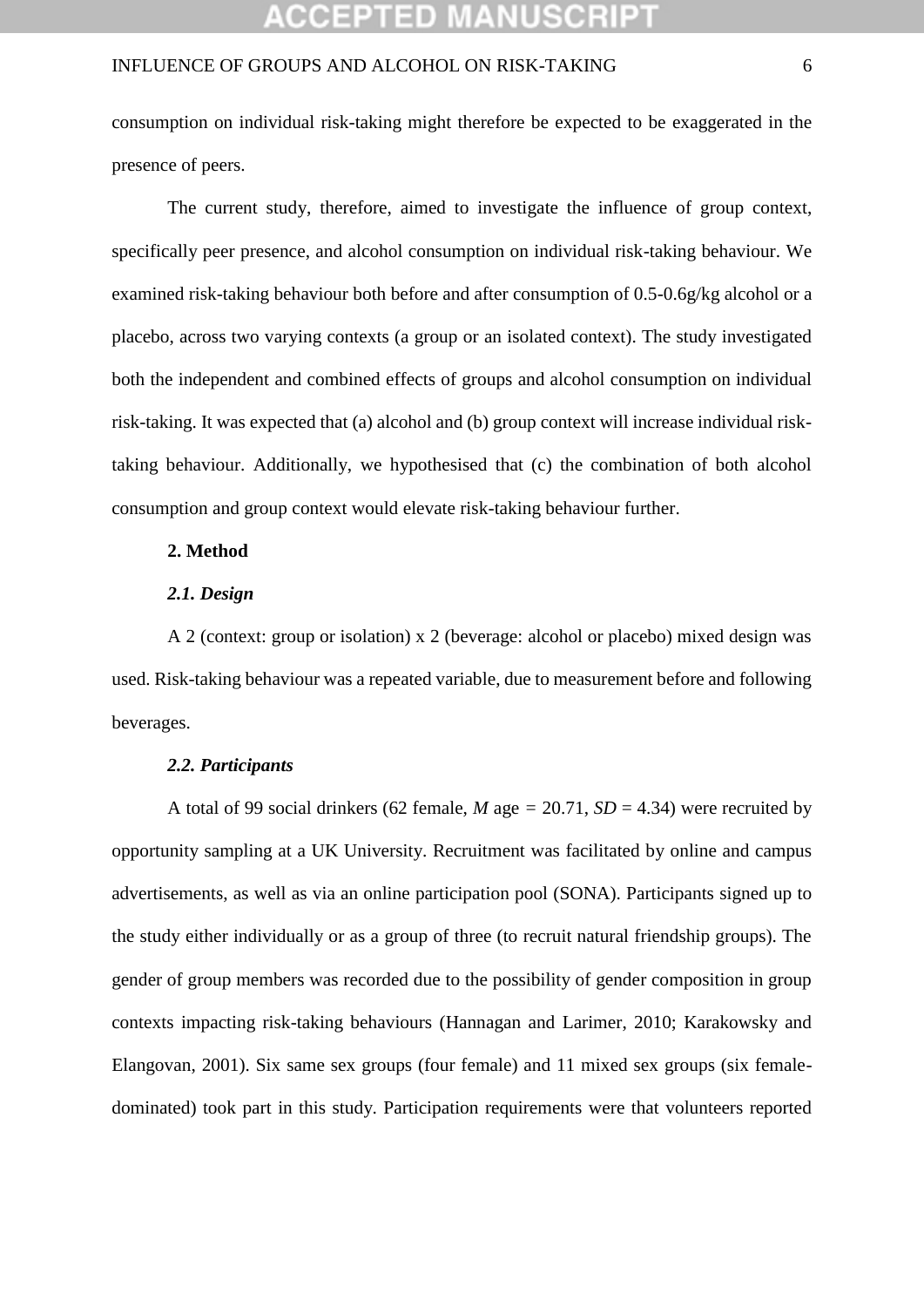drinking alcohol with others at least once per month and were not pregnant, trying to reduce their alcohol use, or had any history of alcohol-related issues.

#### *2.3. Materials and Measures*

*2.3.1. Beverage Administration.* The methods utilised for beverage administration were adapted from previous studies (Abrams et al., 2006; Rose and Duka, 2006). Using a single blind procedure, participants were randomly assigned to one of two beverage conditions: alcohol or placebo. Prior to consumption, participants were asked to eat a strong-tasting lozenge (Fisherman's Friend) to mask the taste of the beverages. The alcoholic beverage contained 0.5g/kg (females) or 0.6g/kg (males) of alcohol (vodka), mixed with equal parts of orange juice and tonic water. For the placebo condition, participants were administered equal parts of orange juice and tonic water with a vodka mist sprayed over and on to the rim of the glasses. Beverages were divided between three glasses which participants consumed the contents within 10 minutes.

### *2.3.2. Self-Report Measures.*

*Medical Screening* was conducted in line with the national institute on alcohol abuse and alcoholism (NIAAA) guidelines for alcohol administration. The screening assessed current health status and medications, risk of alcohol-related problems, and previous issues regarding alcohol intake.

*Alcohol Use Disorder Identification Test* (AUDIT) (Saunders et al., 1993) consists of 10 questions, which identifies harmful and hazardous alcohol use. The measure has high internal consistency (Cronbach's  $\alpha$  = .82) (Shields et al., 2004)

*RT-18* (de Haan et al., 2011) consists of 18 questions measuring risk-taking behaviour. The RT-18 shows high internal consistency when used in young adult social drinkers (Cronbach's  $\alpha$  = .80) (de Haan et al., 2011). The RT-18 has been implicated in predicting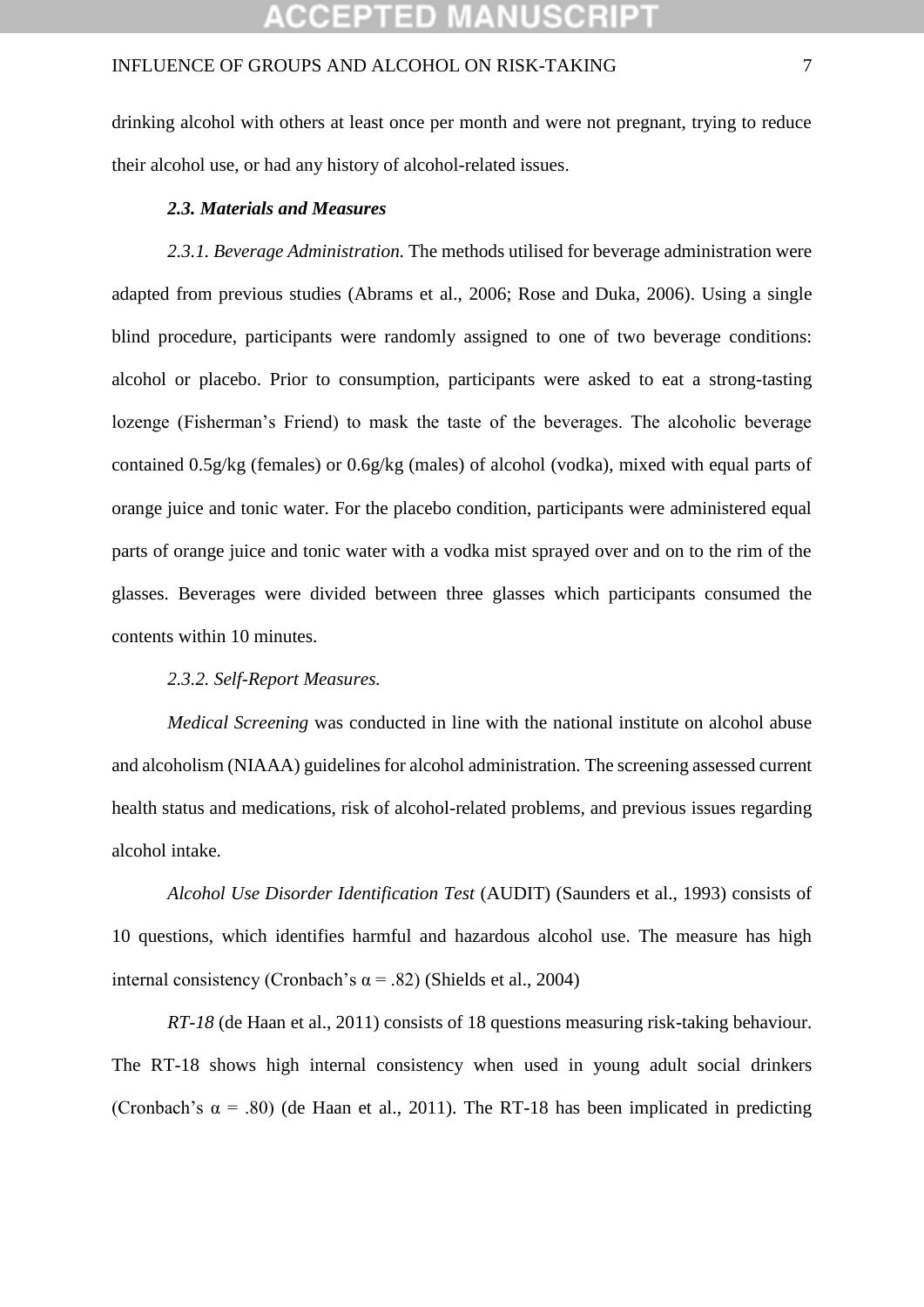### **:CEPTED MANUSCR**

### INFLUENCE OF GROUPS AND ALCOHOL ON RISK-TAKING 8

alcohol consumption behaviours (de Haan et al., 2015; Stamates and Lau-Barraco, 2017) and it was therefore assessed to ascertain any group level differences in trait risk-taking.

*Subjective Intoxication Visual Analogue Scales* (SI VAS*)* are 100mm long with anchors of 'not at all' (0mm) and 'extremely' (100mm). Questions included intoxicated and sober statements (subjective intoxication).

*2.3.3. Behavioural Measures of Risk-Taking.*

*Balloon Analogue Risk Task* (BART) (Lejuez et al., 2002) is a computerised task where participants are instructed to pump up a balloon to earn points, over one practice and 30 test trials. More points are awarded the more the balloon inflates. Participants are informed that the balloon may burst at any time resulting in the loss of points earned and they must therefore choose when to stop inflating the balloon and bank the points earned. In line with previous research (Fernie et al., 2010; Rose et al., 2014), the average number of pumps for successful trials were recorded, with more pumps indicating riskier behaviour. The BART has found to be sensitive to an alcohol dose of 0.6g/kg, 20 minutes post-consumption (Rose et al., 2014), and has been successfully utilised in a number of studies examining the impact of social context on risk-taking behaviour (McCoy and Natsuaki, 2011; Reniers et al., 2016).

*Stoplight Task* (SLT) (Chein et al., 2011) is a computerised driving task in which participants are given the goal of reaching a radio station in the quickest time possible, crossing 32 intersections. Participants are informed that at each intersection, they will see a stoplight turn from green to amber to red, and are required to make the decision to stop the car (incurring a three second wait), or to continue through the intersection (risking a collision which would result in a six second wait, whilst there would be no penalty incursion if a collision is avoided). Participants were required to view a demo of the task before commencing the full SLT, which talked them through instructions and provided examples of the actions they could choose, and possible outcomes. The timing of traffic signals and probability of a crash was varied, to ensure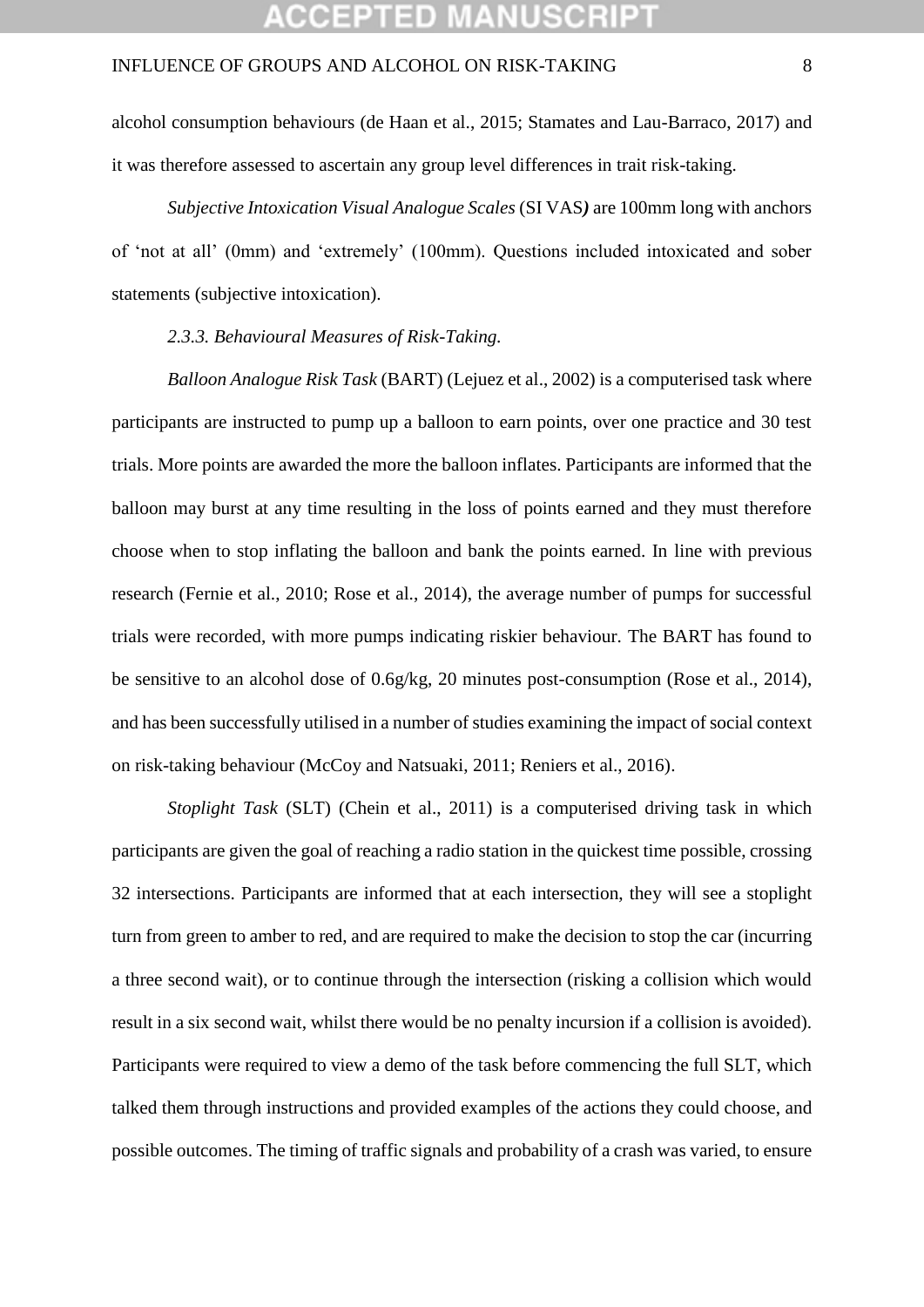that participants cannot predict future intersections (as in Chein et al., 2011). Risky behaviour was measured by the proportion of times participants continue through, regardless of whether this results in success or a crash. To our knowledge, the SLT has not yet been used in alcohol administration studies. However, it has been successfully used as a measure of risk-taking, and has appeared to be sensitive to the presence of peers (Albert et al., 2013; Chein et al., 2011).

### **2.4. Procedure**

Following ethical approval, potential participants were required to complete a screening (medical questionnaire and AUDIT) and supply written informed consent before participation. Following this, an experimental session was scheduled and participants were asked to refrain from eating for three hours and from consuming alcohol for 12 hours prior to participation. Testing took place Monday-Friday after 12pm and was carried out in individual or group testing laboratories (identical in terms of décor and noise), depending on context condition. Participants arrived at the session individually or with their natural friendship group and were breathalysed using the Lion Alcolmeter® 400, to ensure a BrAC of 0.00mg/l prior to testing. On commencement of the study, participants were asked to individually complete the RT-18 and SI VAS. Additionally, those who participated in groups were required to complete two questions confirming whether they were friends or acquaintances, and how often they drink alcohol with the other members of their group (never, occasionally or frequently). Participants then completed the BART and SLT (counterbalanced). In the group condition, participants were seated next to each other whilst performing these tasks individually to obtain their own individual risk-taking score. They were permitted to communicate with one another during the tasks to imitate a social environment, but were requested to not discuss the tasks or any element of the study.

Immediately after completion of the risk tasks, participants were asked to consume either alcoholic or placebo beverages. Following this, a 20-minute rest period was given to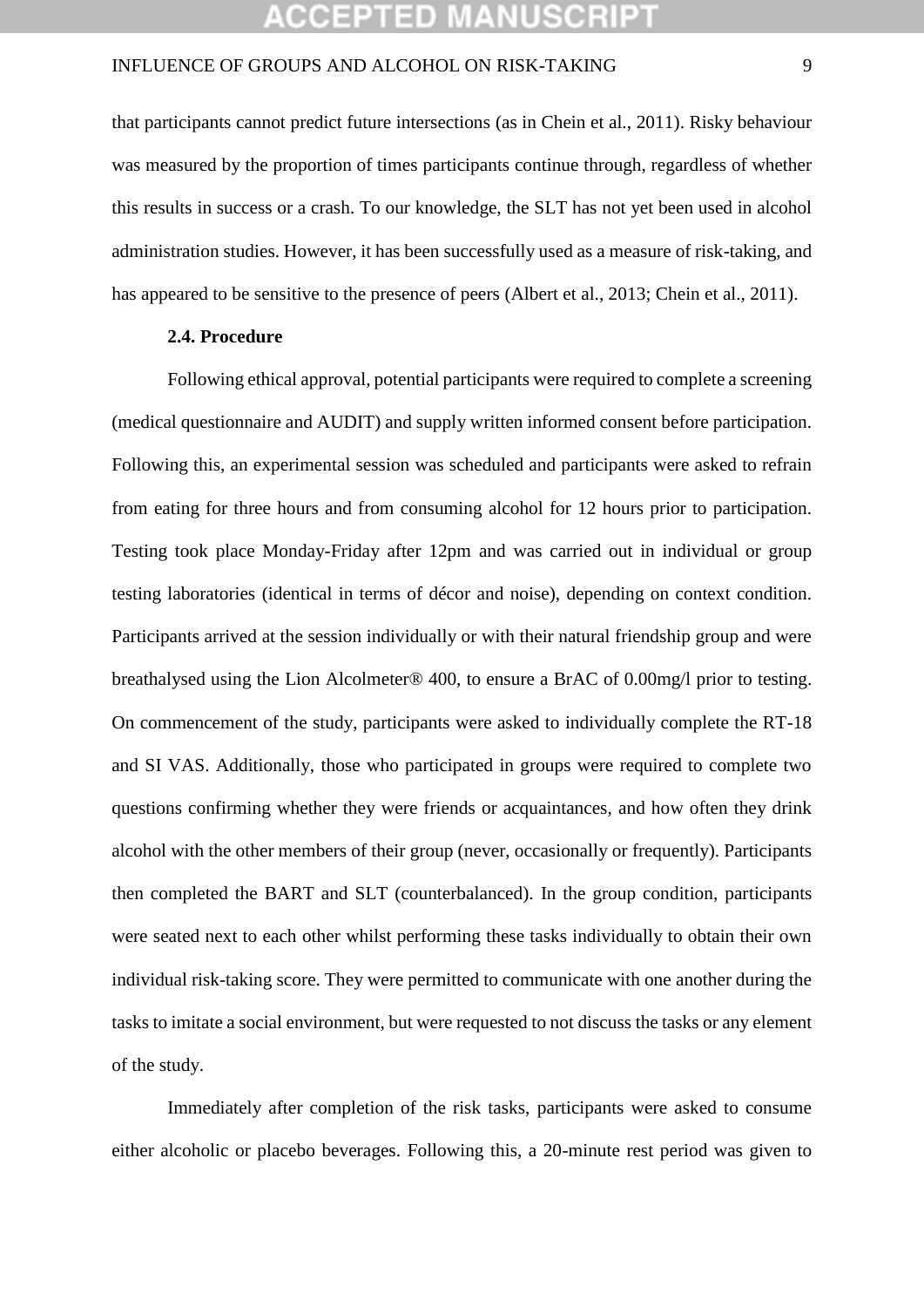ensure testing took place on the ascending limb of the blood alcohol curve (Rose and Duka, 2006). Participants were then breathalysed before completing the SI VAS. A fake breathalyser score of between 0.35-0.40mg/l was recorded for those in the placebo condition. Such scores mimic those from previous research examining BrAC 20 minutes following consumption of 0.5-6g/kg of alcohol. (Rose et al., 2014; Veldstra et al., 2012) and were provided to strengthen the belief that alcohol had been consumed for those who were given a placebo. Participants then completed the BART and SLT for a second time. Finally, participants were debriefed and breathalysed. Participants with BrAC scores above 0.14mg/l were asked to stay within the laboratory. Those that expressed a need to leave were required to sign a disclaimer.

#### **3. Results**

### *3.1. Preliminary Analyses and Placebo Manipulation Checks*

*3.1.1 Participant Characteristics.* Preliminary analyses revealed that participants did not differ in terms of age or gender between beverage or context conditions ( $p > .05$ ). Participants did however, have significantly higher AUDIT scores in the alcohol beverage condition ( $M = 12.09$ ,  $SD = 4.99$ ), compared to placebo ( $M = 9.98$ ,  $SD = 4.47$ ),  $F(1.95) = 4.62$ ,  $p = .03$ ,  $\eta_p^2 = .04$ . RT-18 scores also differed significantly across conditions, as those tested within groups had significantly higher trait risk-taking scores ( $M = 10.18$ ,  $SD = 3.66$ ) compared to those tested in isolation (*M* = 8.40, *SD* = 3.88), *F* (1,95) = 5.29, *p* = .02,  $\eta_p^2$  = .05. All participants tested in groups ( $N = 51$ ) reported being friends, opposed to acquaintances, and confirmed that they engage in social drinking with their group members either occasionally (41%,  $N = 21$ ) or regularly (59%,  $N = 30$ ). For further descriptive statistics by condition, see Table 1.

3.1.1.1 Gender Composition and Risk-Taking: A 4 (gender: male, female, male mixed or female mixed) X 2 (beverage: alcohol or placebo) X 2 (time: pre- and post-beverage) repeated measures ANCOVA was conducted, controlling for AUDIT and RT-18 scores.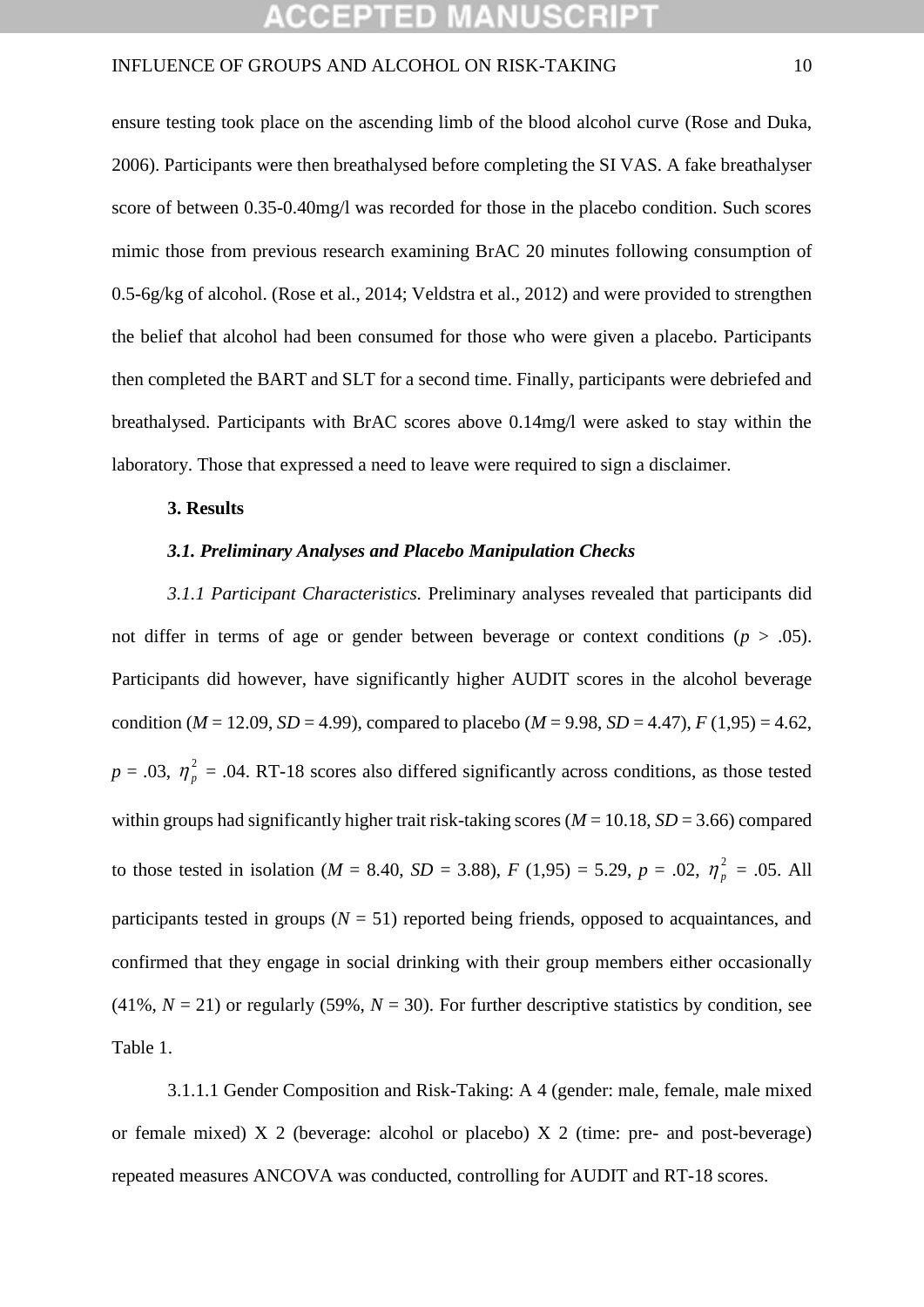Analysis did not reveal a significant main effect of group gender composition on risktaking behaviour via the BART,  $F(1,41) = 2.47$ ,  $p = .076$ ,  $\eta_p^2 = .16$ , or the SLT,  $F(1,41) =$ .83,  $p = .49$ ,  $\eta_p^2 = .06$ . Further there was no interaction of group gender composition and beverage on the BART,  $F(1,41) = .36$ ,  $p = .78$ ,  $\eta_p^2 = .03$ , or the SLT,  $F(1,41) = 2.28$ ,  $p = .09$ ,  $\eta_p^2 = .14$ .

3.1.1.2 BrAC and Placebo Manipulation Checks: Participants were breathalysed 20 minutes following alcohol consumption, indicating a mean BrAC of .33mg/l (*SD* = .11). Subjective intoxication increased significantly from baseline for both participants that had consumed alcohol,  $t(49) = 11.76$ ,  $p < .001$ ,  $d = 2.31$ , and placebo,  $t(48) = 6.56$ ,  $p < .001$ ,  $d =$ 1.32. Further, participants who had consumed alcohol ( $M = 50.38$ ,  $SD = 29.55$ ) reported significantly higher intoxication 20 minutes' post-beverage than those who consumed placebo  $(M = 31.58, SD = 31.99), t(97) = 3.04, p = .003, d = .61.$ 

### *3.2. Analytic Strategy: Main Analysis*

A series of 2 (context: group or isolation) x 2 (beverage: alcohol or placebo) x 2 (time: pre- and post-beverage) mixed ANCOVAs were conducted, for BART and SLT, whilst controlling for condition variations identified with alcohol consumption (AUDIT) and trait risk-taking (RT-18). BART and SLT were measured twice: time one at baseline and time two at 20 minutes' post-beverage. Time was therefore the only repeated measure variable. To determine an effect of beverage, an interaction of time and beverage were examined. A further 2 (context) x 2 (beverage) x 3 (BART block: repeated variable) mixed ANCOVA analysis was conducted by splitting the post-beverage BART trials into 3 blocks: trials (1) 1-10, (2) 11-20, and (3) 21-30. The aim was to examine any change in risky behaviour during the task, based on beverage consumed (as found in Euser et al., 2011), and testing context.

### *3.2.1. Behavioural Risk-Taking: Context and Beverage.*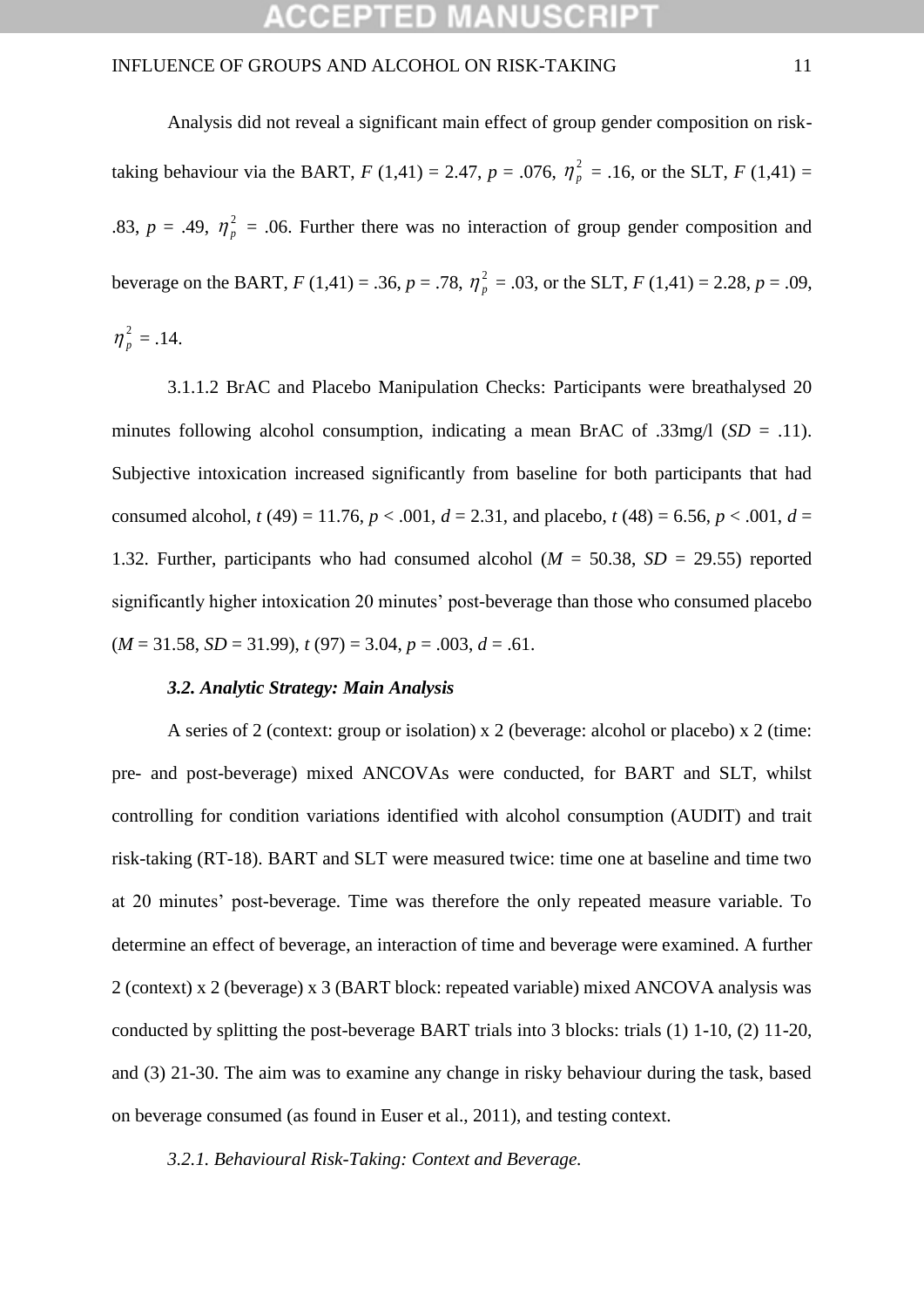3.2.1.1 BART: A significant main effect of context revealed that risk-taking behaviour was significantly higher when participants were tested within groups rather than in isolation, *F*  $(1,93) = 3.94$ ,  $p = .05$ ,  $\eta_p^2 = .04$  (see Figure 1). No significant interactions were found ( $p \ge .24$ ). Additionally, no differences were revealed based on block ( $p = .31$ ), and no interactions of context and/or beverage, and block were discovered ( $p \ge 0.26$ ).

3.2.1.2 SLT: A significant main effect of context revealed that risk-taking was significantly higher among those tested within groups as opposed to those tested in isolation,  $F(1,93) = 7.69$ ,  $p = .007$ ,  $\eta_p^2 = .08$  (see Figure 1). Further, an interaction between time and beverage on SLT performance was found,  $F(1,93) = 4.78$ ,  $p = .03$ ,  $\eta_p^2 = .05$ . Simple main effects revealed that participants were significantly less risky on the SLT after consuming a placebo beverage compared to baseline risk-taking,  $F(1,93) = 22.96$ ,  $p < .001$ ,  $\eta_p^2 = .20$ . However, there was no significant difference between time one and time two of SLT performance when alcohol was consumed,  $F(1,93) = 2.86$ ,  $p = .09$ ,  $\eta_p^2 = .03$ . No interaction between beverage and context were revealed,  $p = .49$ .

#### **4. Discussion**

Findings from the current study indicate that group contexts increase individual risktaking behaviour, as predicted. However, against expectations, alcohol consumption and the combined effect of group contexts and alcohol did not appear to increase risk-taking.

Individuals who participated in groups appeared significantly more risk-taking than those who completed the study in isolation. These findings are consistent with previous work (c.f., Chein et al., 2011; Gardner and Steinberg, 2005; Reynolds et al., 2013), which indicates that the mere presence of peers increases an individual's risky decisions. It is postulated that the influence of peers on individual risk-taking dissipates with age as young people transition into adulthood (Blakemore and Mills, 2014). However, the current study suggests that the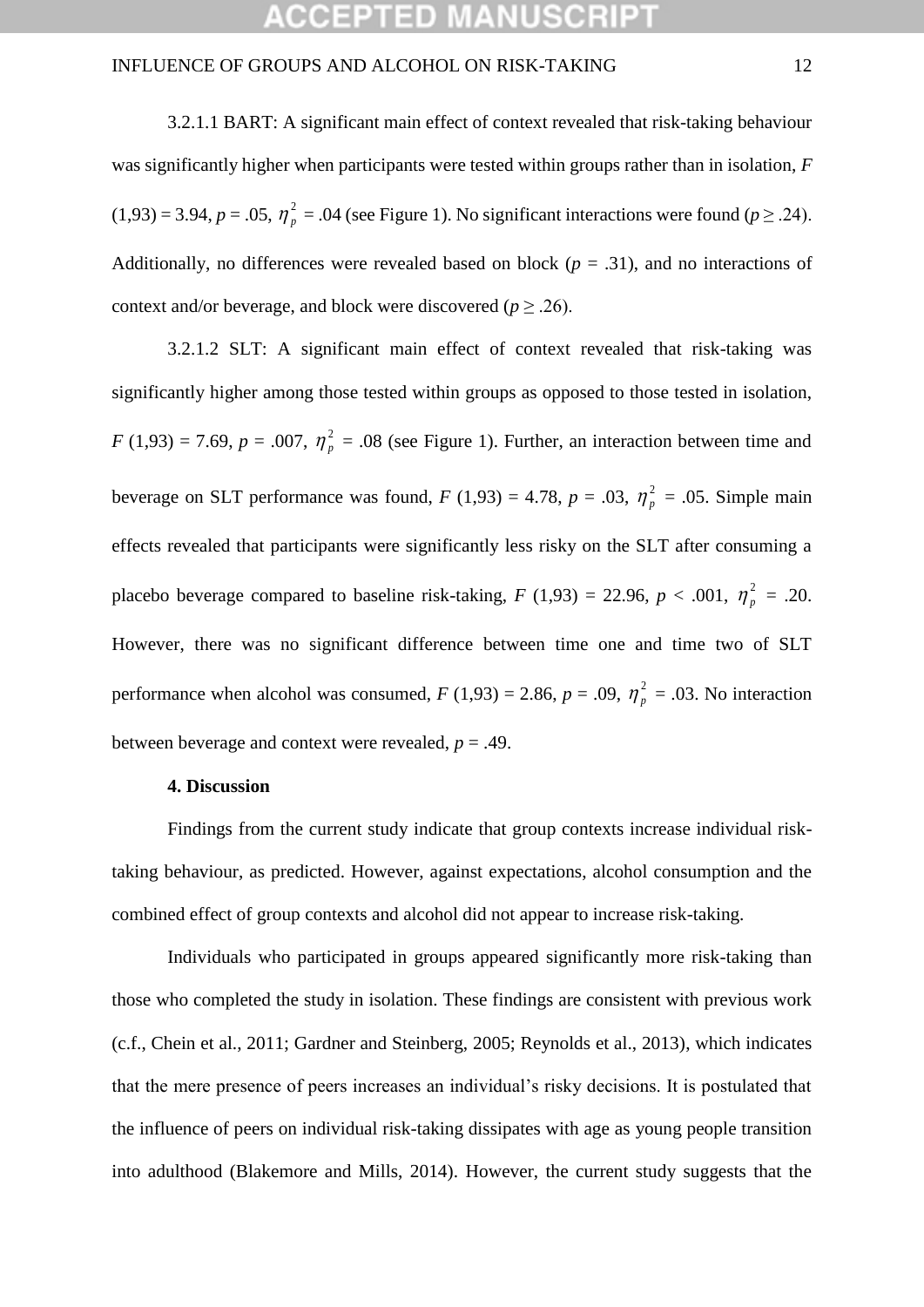## :CEPTED MANUSCR

### INFLUENCE OF GROUPS AND ALCOHOL ON RISK-TAKING 13

presence of peers can also influence risk-taking behaviour in young adults. This research thereby highlights the importance of considering peer influences when designing interventions to reduce dangerous risky behaviours. To this end, researchers should take caution when generalising lab-based findings in isolated contexts to real-world (social) environments where people may partake in risky behaviours (e.g., night time environments).

In contrast to predictions, the results did not reveal an increase in risk-taking behaviour following alcohol consumption. This contradicts previous research which found an increase in risk-taking following moderate doses of alcohol (Lane et al., 2004; Rose et al., 2014), whilst supporting similar studies suggesting no effect of alcohol (Breslin et al., 1999; Corazzini et al., 2015). The absence of alcohol-induced risk-taking may be explained by the chosen dose of alcohol administered within the current study. For example, Lane et al. (2004) revealed dosedependent effects of alcohol on risky gambling choices across dosages of 0.2, 0.4 and 0.8g/kg. A higher dose of 0.8g/kg may therefore be required to observe pharmacological effects of alcohol on risky behaviours, although other research has found alcohol effects on risk-taking at comparable doses (e.g., 0.6g/kg; Rose et al., 2014).

An alternative suggestion for the absence of alcohol-elevated risk-taking in the current study could lie with the risk-taking measurements used. No effect of alcohol consumption on risk-taking behaviour was found via the BART (supporting findings from Peacock et al., 2013; Reynolds et al., 2006), whereas risk-taking via the SLT decreased following only placebo compared to baseline. The SLT findings may suggest compensatory responding within the placebo condition, whereby participants may seek to offset any anticipated alcohol-related declines in performance, therefore positing a psychological (expectancy) effect of perceived alcohol consumption (via placebo). The absence of any change in risk-taking in the alcohol condition may further offer some support towards AMM (Steele and Josephs, 1990) in that, pharmacologically-induced deficits impeding systematic evaluation of behaviour reduces the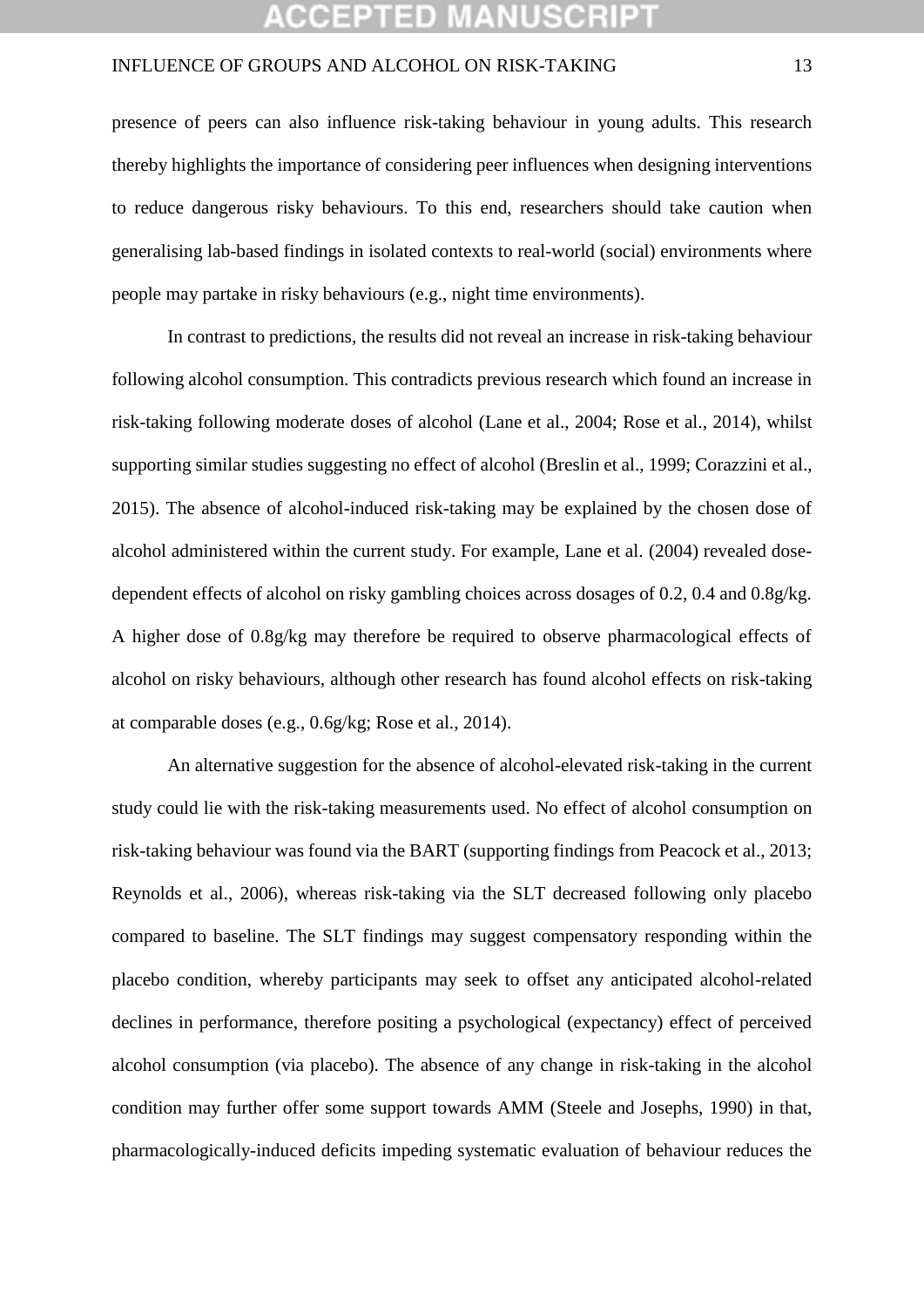## CEPTED M

### INFLUENCE OF GROUPS AND ALCOHOL ON RISK-TAKING 14

likelihood of considering anticipated alcohol effects the varied outcomes of the BART and SLT could also relate to the extent to which the perception of risk may be socially and morally defined within a given society (Arnoldi, 2009; Green, 1997). From this perspective, risky driving (SLT) may be perceived as dangerous and immoral in comparison to inflating a balloon (BART), which may have led to compensatory responding on the SLT following placebo.

The inconsistencies between the two tasks highlight the importance of attending to specific types of alcohol-induced risky behaviour, both when examining behaviour and when developing protective strategies for alcohol-related risk-taking. However, it is important to note that to our knowledge, the impact of acute intoxication on the SLT has not been investigated to date. Moreover, although previous research has found intoxication effects on the BART (Rose et al., 2014), other null findings in this area could indicate that the BART may lack the sensitivity to detect any effects of acute alcohol consumption (Euser et al., 2011; Peacock et al., 2013; Reed et al., 2012). The current findings should therefore be interpreted with a degree of caution as the absence of alcohol-induced risk-taking could be a result of the limitations of the task itself. The expansion of the current research to incorporate additional types of risk taking measures is consequently advised.

Finally, against expectations, intoxicated groups did not appear to increase risk-taking above that observed in sober groups, or those tested in isolation. As no interactions between beverage and context were revealed, findings are not in line with previous research, stipulating either a protective (Abrams et al., 2006; Hopthrow et al., 2014), or a negative influence (Sayette et al., 2012, 2004) of intoxicated groups on risk-taking. However, previous investigations of intoxication effects have been based on collective group decisions following discussion, rather than on individual decisions in the presence of others (as in the current study). Importantly, decisions made privately in the presence of peers appear to differ from those made collectively as a group both when sober (Centifanti et al., 2016) and intoxicated (Frings et al., 2008).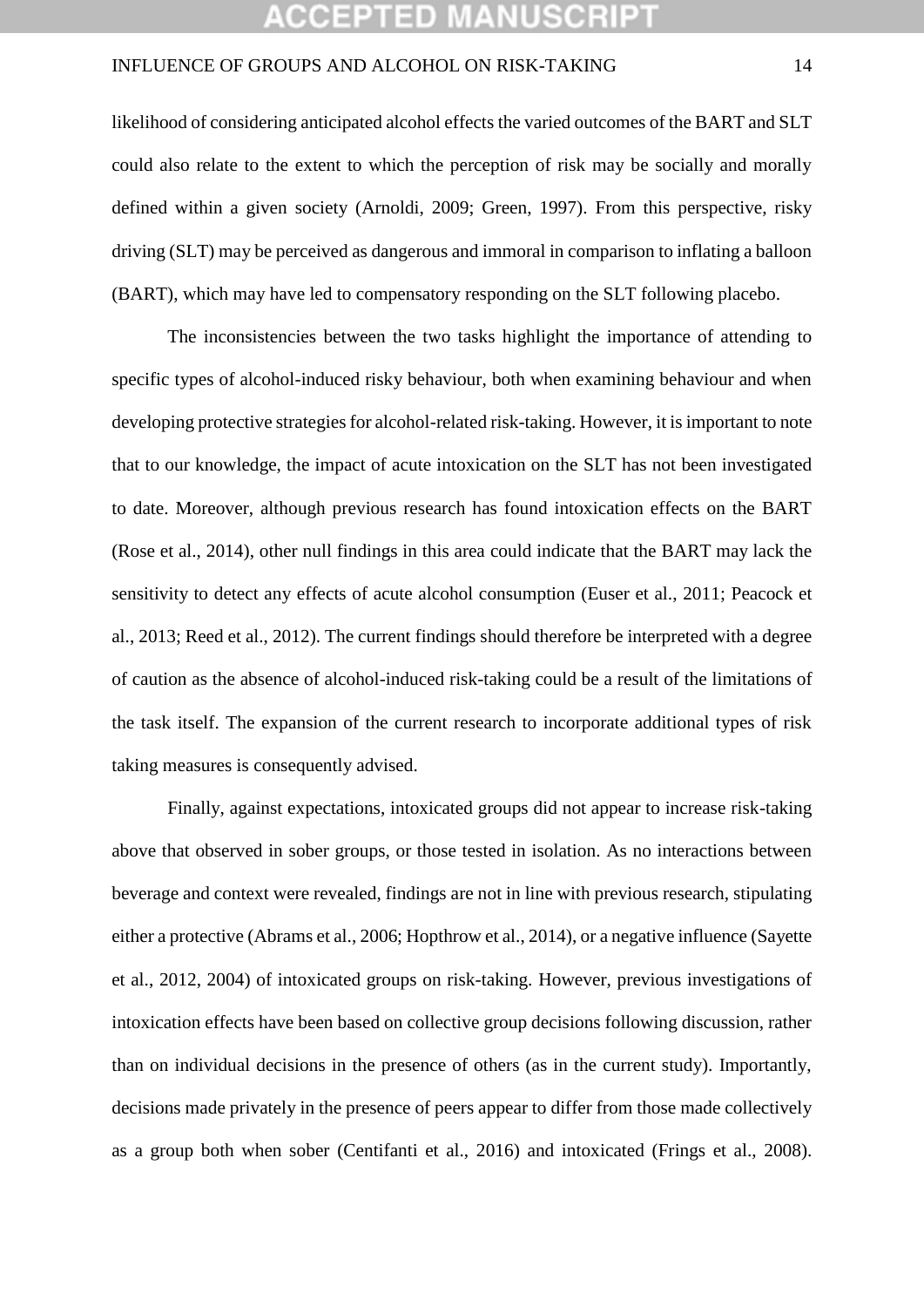## **:CEPTED MANUSCR**

### INFLUENCE OF GROUPS AND ALCOHOL ON RISK-TAKING 15

Therefore, these differences may, in part, explain the contrasting findings between the present study and previous work (c.f., Abrams et al., 2006; Hopthrow et al., 2014; Sayette et al., 2012). In the current study, it was requested that participants refrain from discussing the task, however, it is important to note that researchers were not always present to monitor this. For this reason, it is necessary to acknowledge the possibility of task discussion as a limitation of the study. Future research would therefore benefit from comparing collective and individual decisions in group contexts as in Frings et al. (2008), whilst monitoring group communication.

The absence of a combined influence of groups and alcohol on risk-taking potentially offers insight into the dominant factors driving risky behaviours in social drinking environments (e.g., the night time economy; Finney, 2004; Measham and Brain, 2005). Specifically, in support of qualitative work on violence in the night time economy (Levine et al., 2012), the current findings also highlight group contexts as being a potentially important factor influencing risky behaviours over and above solely considering the effects of alcohol consumption. Further, as no combined effect of groups and alcohol was revealed, the results suggest that the influence of groups on risky behaviours may not be dependent on alcohol consumption *per se*. These findings therefore highlight the potential importance of considering factors other than alcohol in attempts to reduce risk taking. In other words, interventions may target fruitfully the influence of group contexts (above that of alcohol consumption) to reduce risky behaviours in social drinking settings. Nonetheless, future research would benefit from the exploration of potential interactions between group contexts and alcohol consumption utilising a broader range of risk-taking measures.

It is necessary to note potential methodological limitations in the current study. First, the present investigation utilised only a placebo and an alcohol condition. As such, it may be that findings from the current placebo condition are reflective of alcohol expectancies (Martin and Sayette, 1993). Indeed, the mere presence of alcohol-related olfactory cues (as would be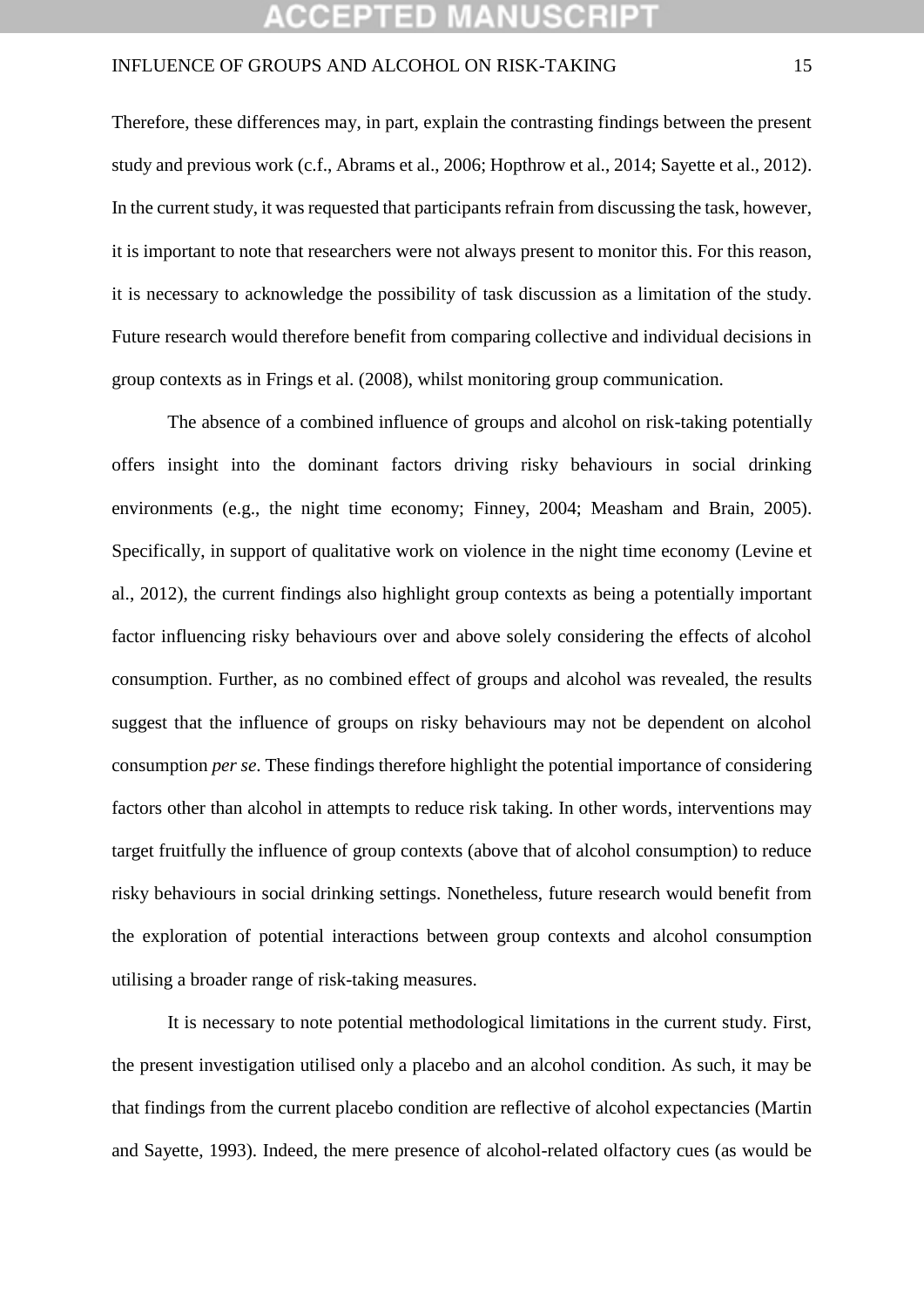## **:CEPTED MANUSCR**

### INFLUENCE OF GROUPS AND ALCOHOL ON RISK-TAKING 16

the case in the current placebo condition) has been shown to hinder participants' ability to inhibit their behaviour (Monk et al., 2016). Future research may therefore benefit from the additional inclusion of a pure control group (for example, the use of a soft drink where there is no suggestion of alcohol consumption). Nonetheless, previous research (c.f., Abrams et al., 2006) found that alcohol increases risk-taking, relative to a placebo. Furthermore, the present paradigm included a repeated element to examine baseline (sober) measures of risk-taking, which allowed risk-taking comparison between sober, intoxicated (alcohol) and perceived intoxication (placebo). The current findings should therefore be viewed a first step, informing future investigation in this area.

Second, the original BART (Lejuez et al., 2002) measures 'adjusted average pumps' and analyses therefore exclude trials when the balloon explodes. This is due to the inability to infer how risky a participant would have been on those trials, if the balloon had not exploded. Future research may therefore benefit from utilising the automated version of the BART, which records participants' intended number of pumps and is able to provide data on risk-taking behaviour across all trials. Furthermore, both risk-taking tasks in the current study offered no real incentives (e.g., monetary rewards) for task completion. As previous research suggests that participants will evidence stronger loss aversion (less risk) when there are monetary versus hypothetical incentives (Xu et al., 2016), future studies should consider the inclusion of more ecological rewards.

Finally, the current study examined risk-taking behaviour on the ascending limb of the blood alcohol curve (BAC), similar to many previous studies (Berthelon and Gineyt, 2014; Lane et al., 2004; Rose et al., 2014). However, as research points to a higher propensity for risk-taking on the descending limb of the BAC (Bidwell et al., 2013), future research could benefit from examining social and alcohol influences on risk-taking across both the ascending and descending BAC limbs.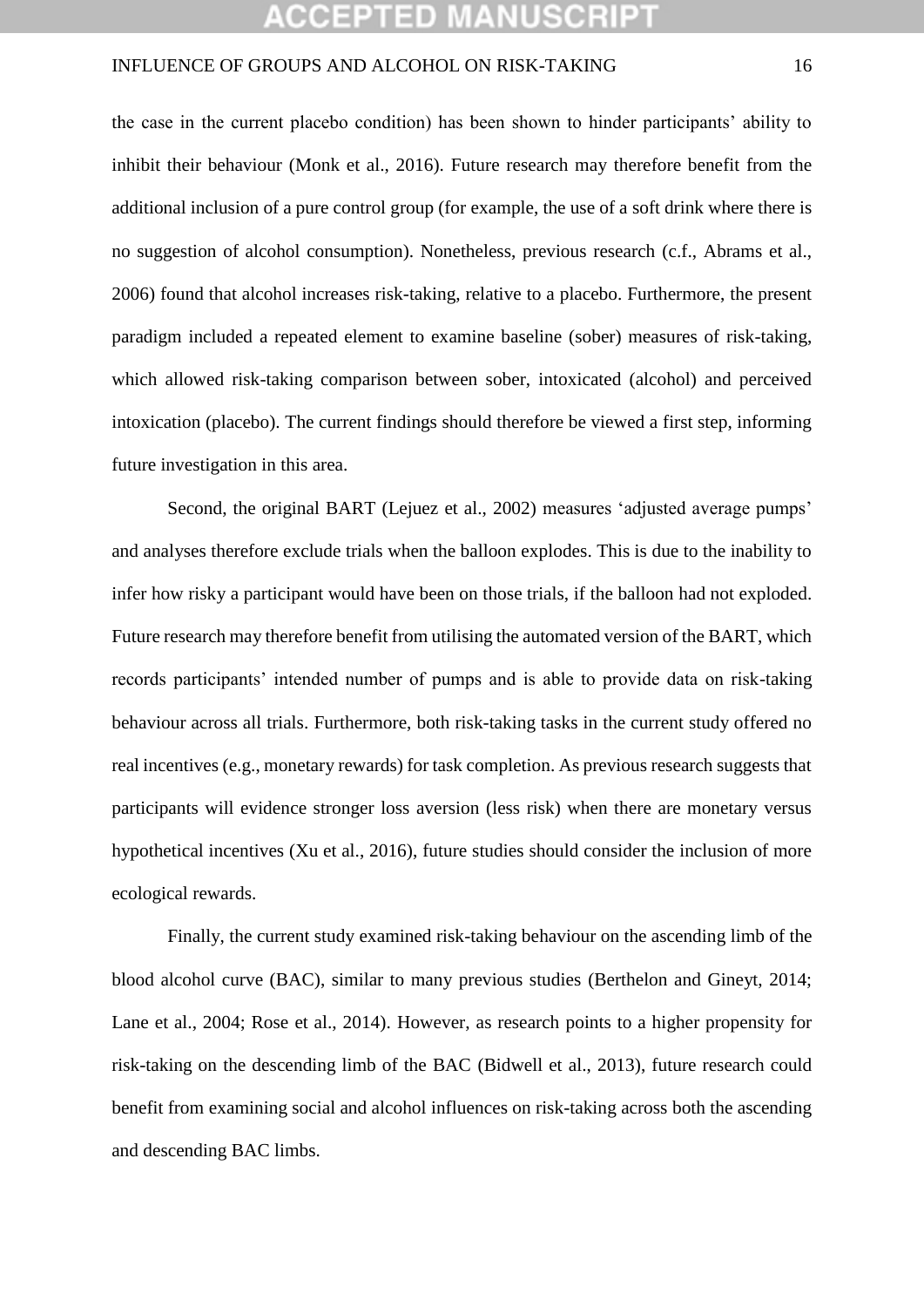### **5. Conclusion**

Through examining the influence of social contexts and alcohol consumption on individual risk-taking, the study found that group contexts increased risk-taking behaviour regardless of alcohol consumption. Current findings suggest that targeting the influence of groups (above that of alcohol), could be a way of inducing positive outcomes when addressing risky behaviour in social drinking contexts. Moving forward, expanding investigations into different types of risk-taking (using varying behavioural measures) and group influence (measuring collective and individual members risk-taking) may aid in the development of more targeted interventions.

### **Author Disclosures**

### **Contributors**

All authors contributed significantly in the study design and manuscript preparation. The final version was approved by all authors.

### **Role of Funding Source**

This research is funded by an Alcohol Research UK PhD studentship. The funders had no contribution in the design of the study, data collection, and analysis, preparation of manuscript or the decision to publish.

### **Conflict of Interest**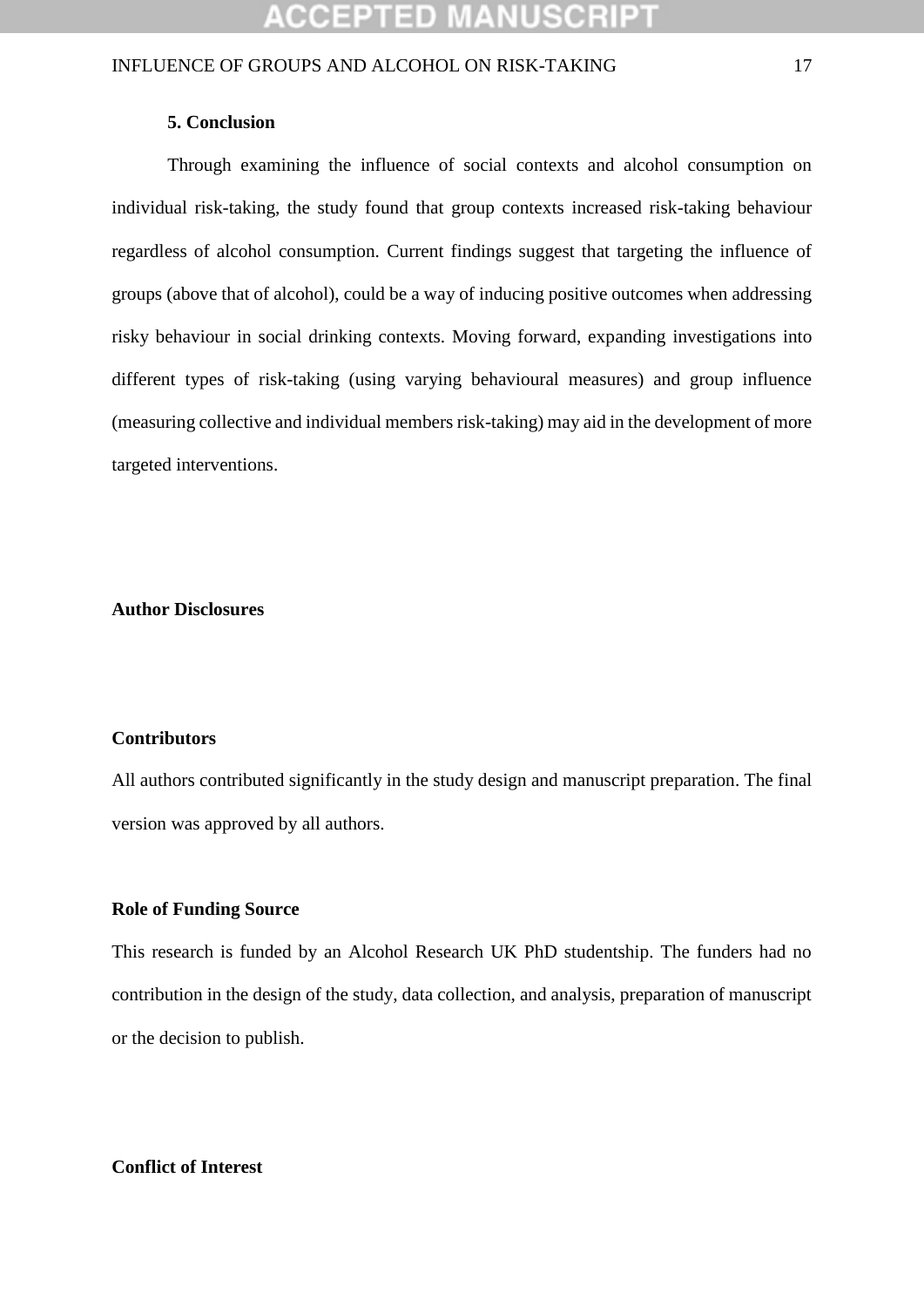# **ACCEPTED MANUSCRIPT**

### INFLUENCE OF GROUPS AND ALCOHOL ON RISK-TAKING 18

No conflict declared by all authors.

### **Acknowledgements**

The authors would like to acknowledge Zara Jones for her contribution to data collection.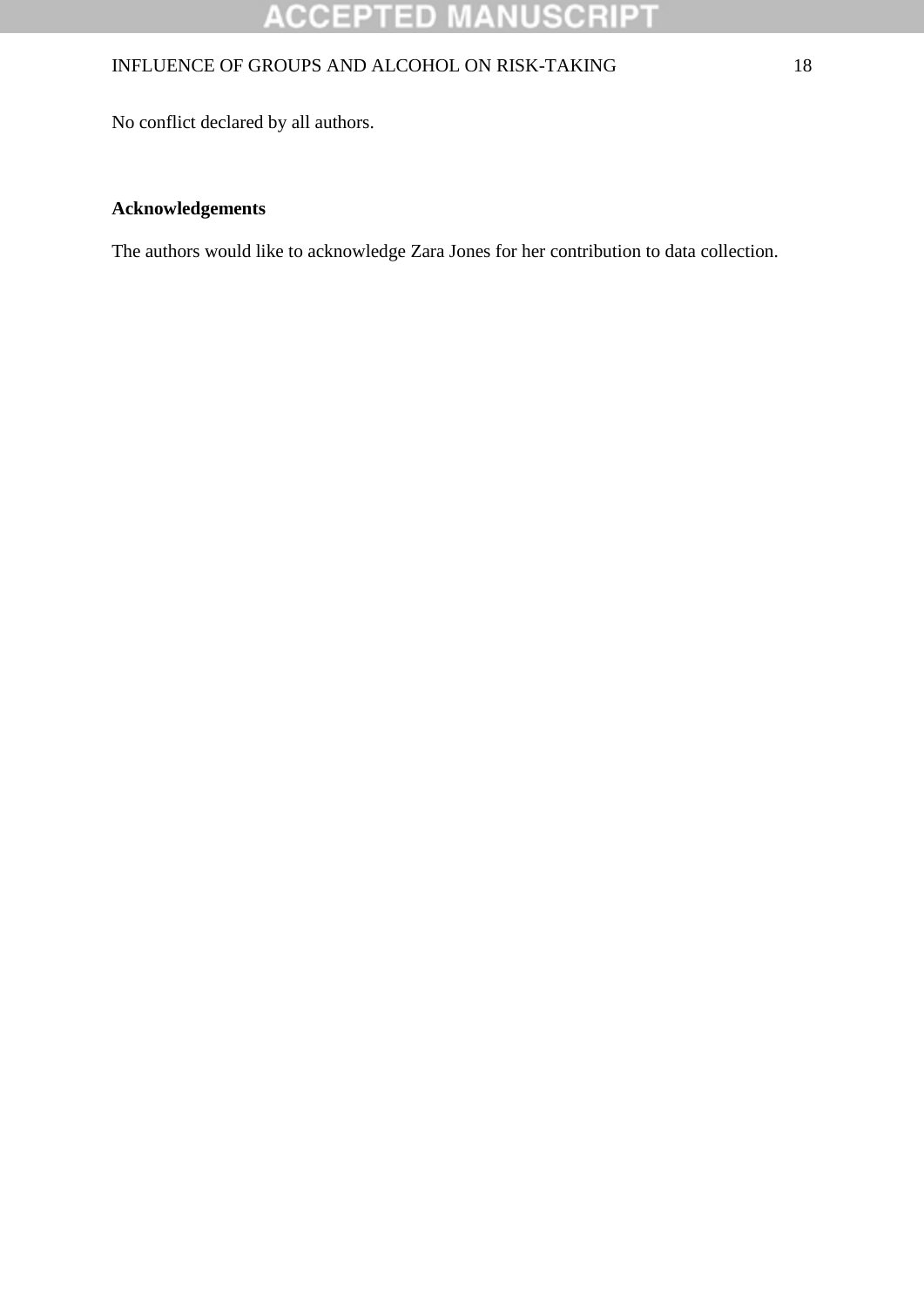## **ACCEPTED MANUSCRIP**

### INFLUENCE OF GROUPS AND ALCOHOL ON RISK-TAKING 19

### **References**

- Abrams, D., Hopthrow, T., Hulbert, L., Frings, D., 2006. "Groupdrink"? The effect of alcohol on risk attraction among groups versus individuals. J. Stud. Alcohol 67, 628–636. doi:10.15288/jsa.2006.67.628
- Albert, D., Chein, J., Steinberg, L., 2013. Peer influences on adolescent decision making. Curr. Dir. Psychol. Sci. 22, 114–120. doi:10.1177/0963721412471347
- Arnoldi, J., 2009. Risk. Polity Press, Cambridge.
- Berthelon, C., Gineyt, G., 2014. Effects of alcohol on automated and controlled driving performances. Psychopharmacology (Berl.) 231, 2087–2095. doi:10.1007/s00213-013- 3352-x
- Bidwell, L.C., MacKillop, J., Murphy, J.G., Grenga, A., Swift, R.M., McGeary, J.E., 2013. Biphasic effects of alcohol on delay and probability discounting. Exp. Clin. Psychopharmacol. 21, 214–221. doi:10.1037/a0032284
- Blakemore, S.-J., Mills, K.L., 2014. Is adolescence a sensitive period for sociocultural processing? Annu. Rev. Psychol. 65, 187–207. doi:10.1146/annurev-psych-010213- 115202
- Bosari, B., Carey, K.., 2001. Peer influence on college drinking: a review of research. J. Subst. Abuse 13, 391–424.
- Breslin, F.C., Sobell, M.B., Cappell, H., Vakili, S., Poulos, C.X., 1999. The effects of alcohol, gender, and sensation seeking on the gambling choices of social drinkers. Psychol. Addict. Behav. 13, 243–252. doi:10.1037/0893-164X.13.3.243
- Centifanti, L.C.M., Modecki, K.L., Maclellan, S., Gowling, H., 2016. Driving under the influence of risky peers: An experimental study of adolescent risk taking. J. Res. Adolesc. 26, 207–222. doi:10.1111/jora.12187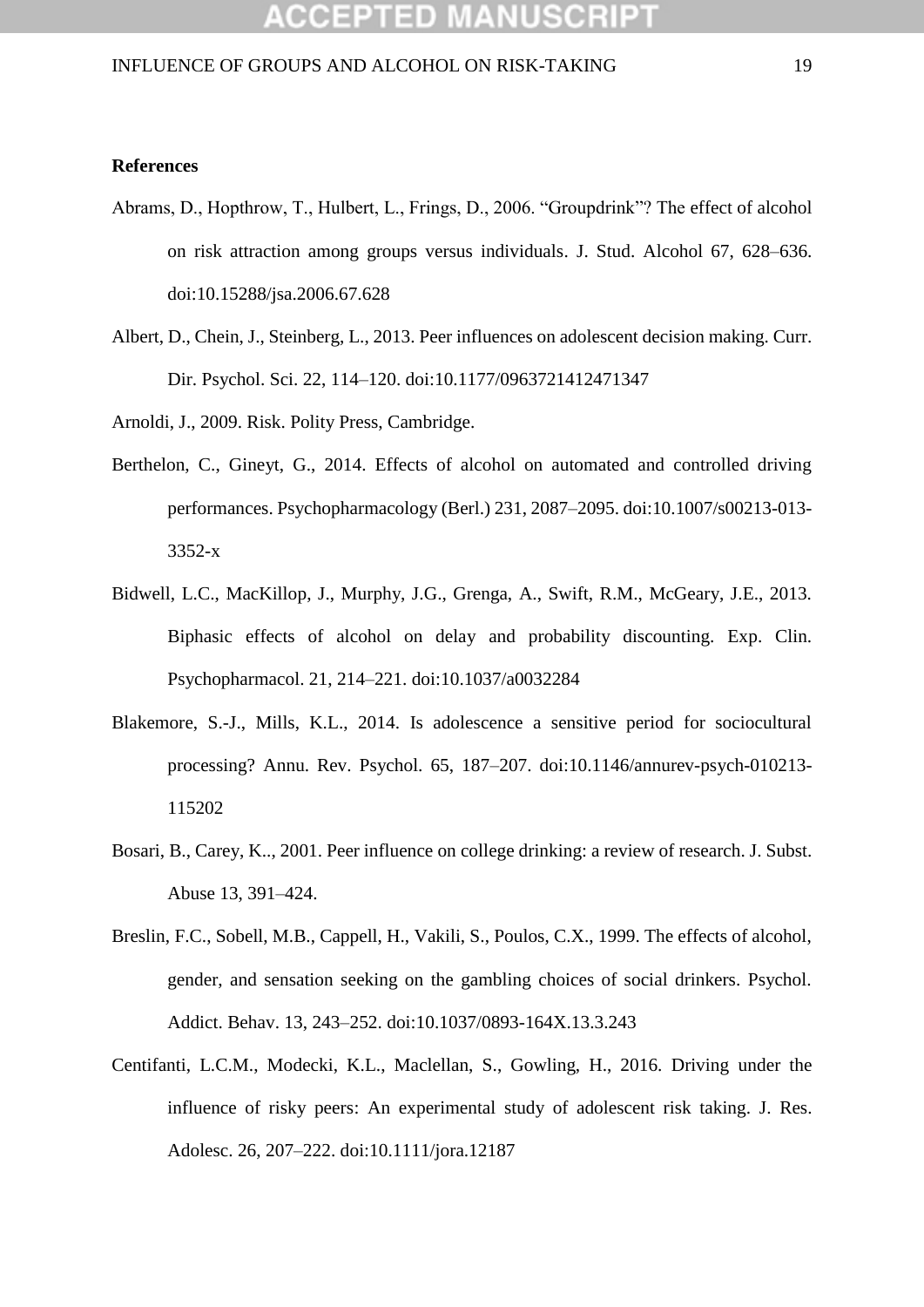- Chein, J.M., Albert, D., O'Brien, L., Uckert, K., Steinberg, L., 2011. Peers increase adolescent risk taking by enhancing activity in the brain's reward circuitry. Dev. Sci. 14, 1–10. doi:10.1111/j.1467-7687.2010.01035.x
- Corazzini, L., Filippin, A., Vanin, P., 2015. Economic behavior under the influence of alcohol: An experiment on time preferences, risk-taking, and Altruism. PLoS One 10, 1–25. doi:10.1371/journal.pone.0121530
- Crawford, L.A., Novak, K.B., 2010. Beliefs about Alcohol and the College Experience as Moderators of the effects of perceived drinking norms on student alcohol use. J. Alcohol Drug Educ. 54, 69–86.
- de Haan, L., Kuipers, E., Kuerten, Y., van Laar, M., Olivier, B., Verster, J.C., 2011. The RT-18: a new screening tool to assess young adult risk-taking behavior. Int. J. Gen. Med. 4, 575–84. doi:10.2147/IJGM.S23603
- Euser, A.S., Van Meel, C.S., Snelleman, M., Franken, I.H.A., 2011. Acute effects of alcohol on feedback processing and outcome evaluation during risky decision-making: An ERP study. Psychopharmacology (Berl.) 217, 111–125. doi:10.1007/s00213-011-2264-x
- Fernie, G., Cole, J.C., Goudie, A.J., Field, M., 2010. Risk-taking but not response inhibition or delay discounting predict alcohol consumption in social drinkers. Drug Alcohol Depend. 112, 54–61. doi:10.1016/j.drugalcdep.2010.05.011
- Finney, A., 2004. Violence in the night-time economy. Key findings from the research. Home Off. Res. Stat. Dep. Find. 214, 1–6.
- Frings, D., Hopthrow, T., Abrams, D., Hulbert, L., Gutierrez, R., 2008. Groupdrink: The effects of alcohol and group process on vigilance errors. Gr. Dyn. Theory Res. Pract. 12, 179– 190. doi:10.1037/1089-2699.12.3.179
- Gardner, M., Steinberg, L., 2005. Peer influence on risk taking, risk preference, and risky decision making in adolescence and adulthood: An experimental study. Dev. Psychol.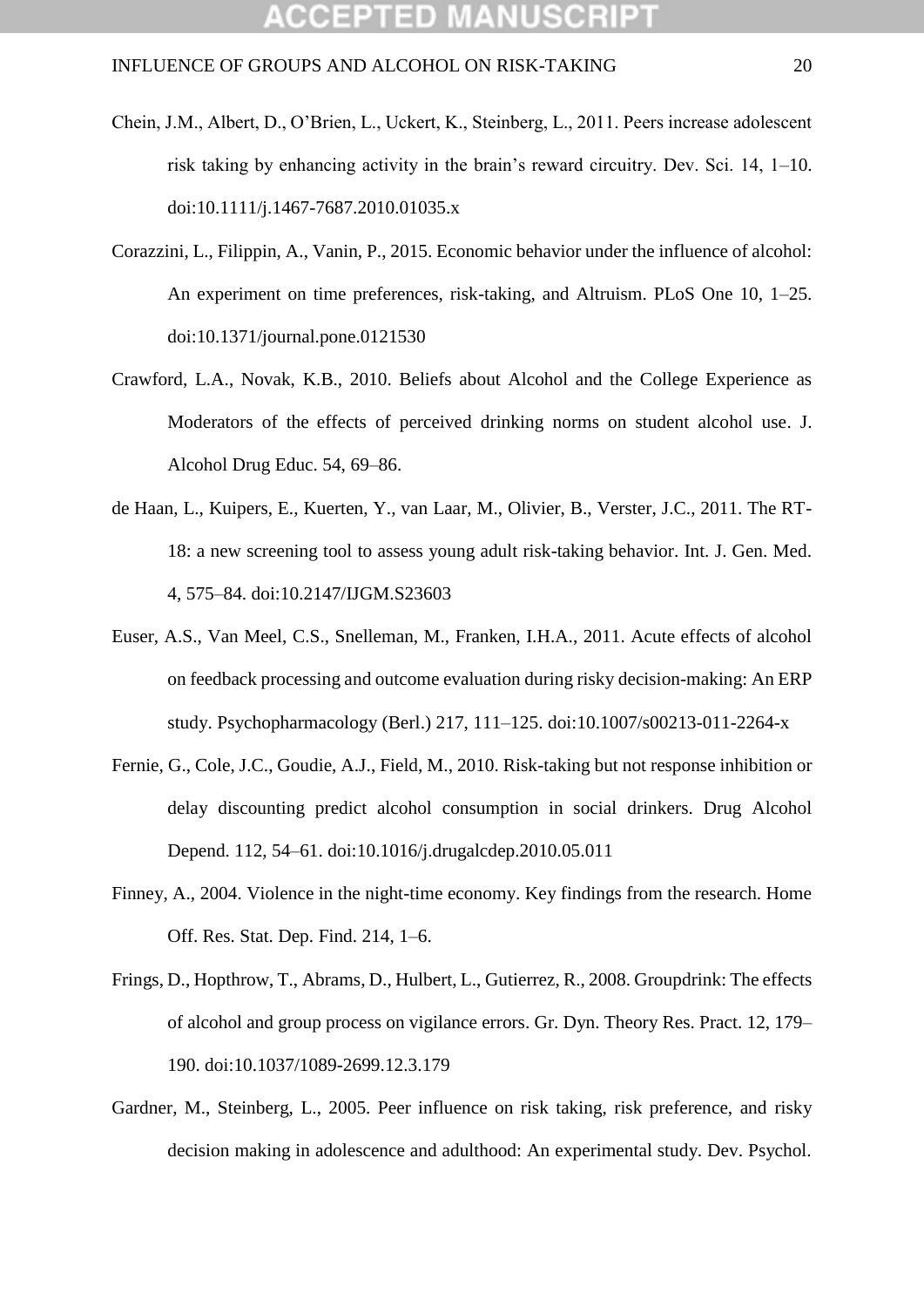41, 625–635. doi:10.1037/0012-1649.41.4.625

- Gordon, R., Heim, D., MacAskill, S., 2012. Rethinking drinking cultures: A review of drinking cultures and a reconstructed dimensional approach. Public Health 126, 3–11. doi:10.1016/j.puhe.2011.09.014
- Green, J., 1997. Risk and Misfortune: The Social Construction of Accidents. UCL Press Limited, London.
- Haan, L. De, Egberts, A.C.G., Heerdink, E.R., 2015. The relation between risk-taking behavior and alcohol use in young adults is different for men and women. Drug Alcohol Depend. 155, 222–227. doi:10.1016/j.drugalcdep.2015.07.013
- Hannagan, R.J., Larimer, C.W., 2010. Does gender composition affect group decision outcomes? evidence from a laboratory experiment. Polit. Behav. 32, 51–67. doi:10.1007/s11109-009-9087-z
- Hopthrow, T., Abrams, D., Frings, D., Hulbert, L.G., 2007. Groupdrink: the effects of alcohol on intergroup competitiveness. Psychol. Addict. Behav. 21, 272–6. doi:10.1037/0893- 164X.21.2.272
- Hopthrow, T., Randsley de Moura, G., Meleady, R., Abrams, D., Swift, H.J., 2014. Drinking in social groups. Does "groupdrink" provide safety in numbers when deciding about risk? Addiction 109, 913–921. doi:10.1111/add.12496
- Ito, T.A., Miller, N., Pollock, V.E., 1996. Alcohol and aggression: A meta-analysis on the moderating effects of inhibitory cues, triggering events, and self-focused attention. Psychol. Bull. 120, 60–82. doi:10.1037/0033-2909.120.1.60
- Karakowsky, L., Elangovan, A. R., 2001. Risky decision making in mixed-gender teams: Whose risk tolerance matters? Small Gr. Res. 32, 94–111. doi:10.1177/104649640103200105

Kenney, S.R., LaBrie, J.W., Lac, A., 2013. Injunctive peer misperceptions and the mediation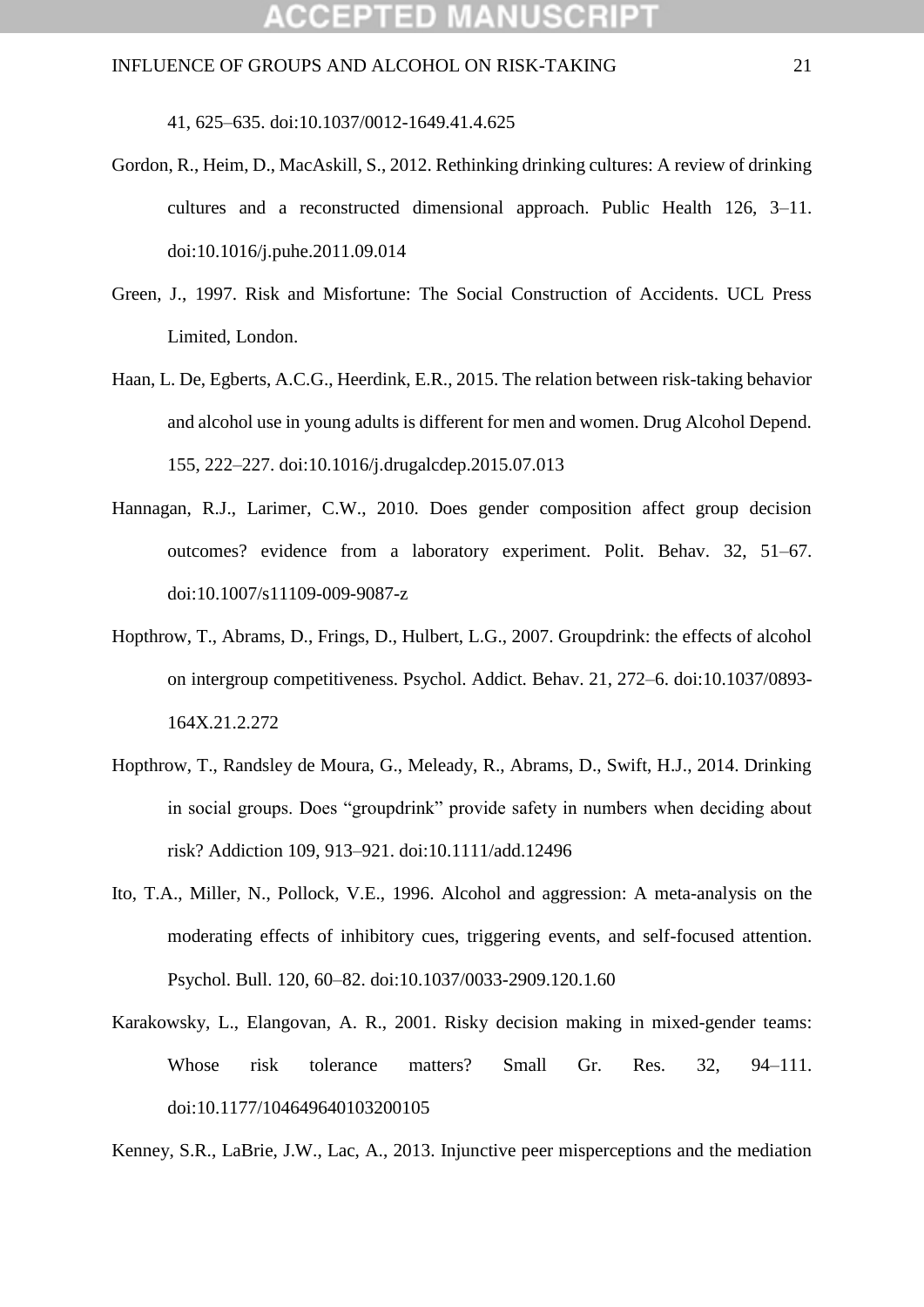### **CCEPTED MANUSCR**I

### INFLUENCE OF GROUPS AND ALCOHOL ON RISK-TAKING 22

of self-approval on risk for driving after drinking among college students. J. Health Commun. 18, 459–77. doi:10.1080/10810730.2012.727963

- Lane, S.D., Cherek, D.R., Pietras, C.J., Tcheremissine, O. V., 2004. Alcohol effects on human risk taking. Psychopharmacology (Berl.) 172, 68–77. doi:10.1007/s00213-003-1628-2
- Lejuez, C.W., Read, J.P., Kahler, C.W., Richards, J.B., Ramsey, S.E., Stuart, G.L., Strong, D.R., Brown, R. A, 2002. Evaluation of a behavioral measure of risk taking: The Balloon Analogue Risk Task (BART). J. Exp. Psychol. Appl. 8, 75–84. doi:10.1037/1076-898X.8.2.75
- Levine, M., Lowe, R., Best, R., Heim, D., 2012. "We police it ourselves": Group processes in the escalation and regulation of violence in the night-time economy. Eur. J. Soc. Psychol. 42, 924–932. doi:10.1002/ejsp.1905
- Martens, M.P., Page, J.C., Mowry, E.S., Damann, K.M., Taylor, K.T., Cimini, M.D., 2006. Differences between actual and perceived student norms : An examination of alcohol use, drug use, and sexual behavior. J. Am. Coll. Heal. 54, 295–300.
- Martin, C.S., Sayette, M.A., 1993. Experimental design in alcohol administration research: Limitations and alternatives in the manipulation of dosage-set. J. Stud. Alcohol 54, 750–761. doi:10.15288/jsa.1993.54.750
- McCoy, S.S., Natsuaki, M.N., 2011. For better or for worse: Social influences on risk-taking. J. Soc. Psychol. 0, 1–13. doi:10.1108/EJM-06-2011-0295
- Measham, F., Brain, K., 2005. "Binge"drinking, British alcohol policy and the new culture of intoxication. Crime Media Cult. 1, 262–283. doi:10.1177/1741659005057641
- Monk, R.L., Sunley, J., Qureshi, A.W., Heim, D., 2016. Smells like inhibition: The effects of olfactory and visual alcohol cues on inhibitory control. Psychopharmacology (Berl.) 233, 1331–1337. doi:10.1007/s00213-016-4221-1

Peacock, A., Bruno, R., Martin, F.H., Carr, A., 2013. The impact of alcohol and energy drink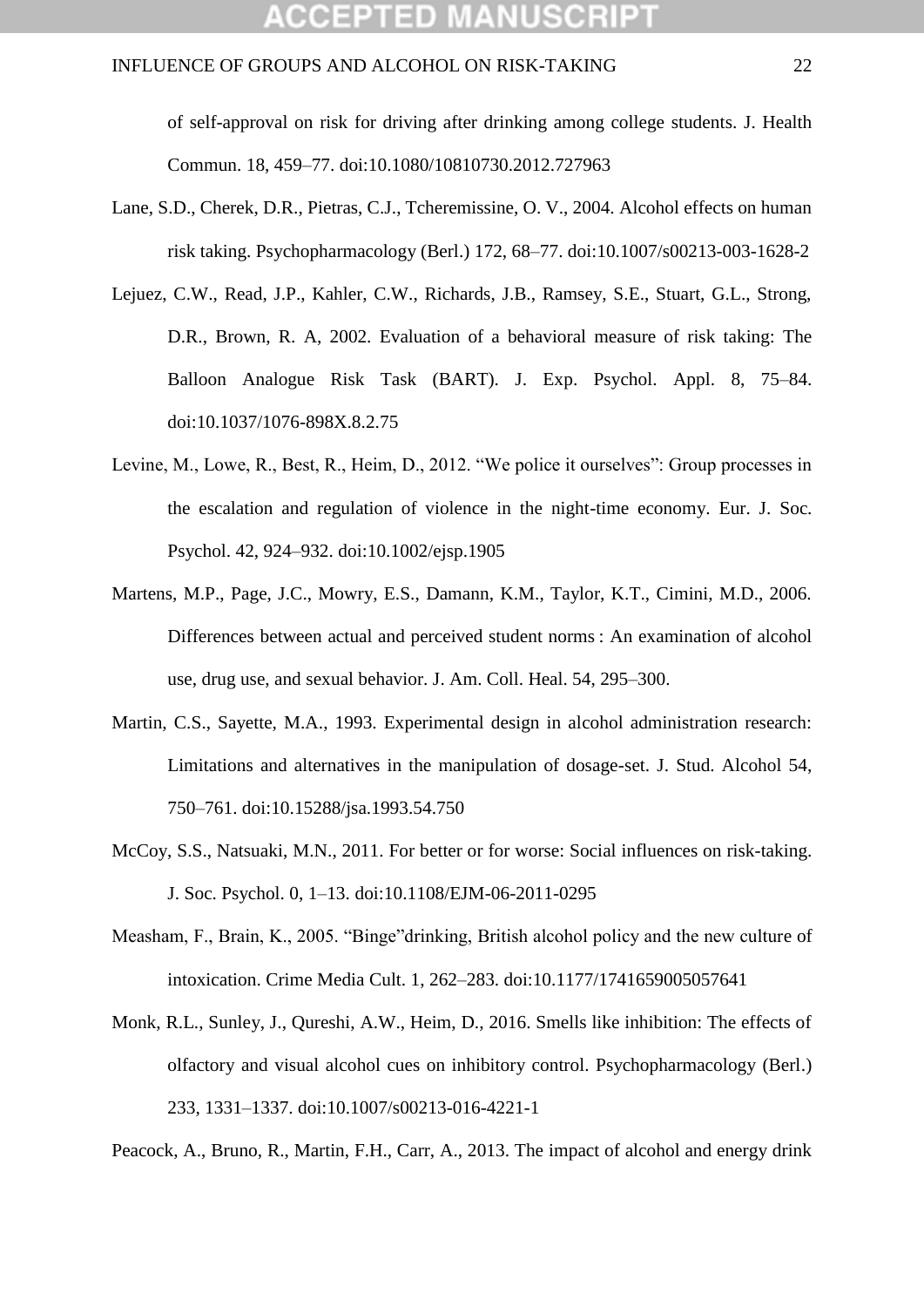consumption on intoxication and risk-taking behavior. Alcohol. Clin. Exp. Res. 37, 1234–1242. doi:10.1111/acer.12086

- Reed, S.C., Levin, F.R., Evans, S.M., 2012. Alcohol increases impulsivity and abuse liability in heavy drinking women. Exp. Clin. Psychopharmacol. 20, 454–465. doi:10.1037/a0029087.Alcohol
- Rehm, J., Shield, K.D., Joharchi, N., Shuper, P.A., 2012. Alcohol consumption and the intention to engage in unprotected sex: Systematic review and meta-analysis of experimental studies. Addiction 107, 51–59. doi:10.1111/j.1360-0443.2011.03621.x
- Reniers, R.L.E.P., Beavan, A., Keogan, L., Furneaux, A., Mayhew, S., Wood, S.J., 2016. Is it all in the reward? Peers influence risk-taking behaviour in young adulthood. Br. J. Psychol. 276–295. doi:10.1111/bjop.12195
- Reynolds, B., Richards, J.B., de Wit, H., 2006. Acute-alcohol effects on the Experiential Discounting Task (EDT) and a question-based measure of delay discounting. Pharmacol. Biochem. Behav. 83, 194–202. doi:10.1016/j.pbb.2006.01.007
- Reynolds, E.K., MacPherson, L., Schwartz, S., Fox, N.A., Lejuez, C.W., 2013. Analogue study of peer influence on risk-taking behavior in older adolescents. Prev. Sci. 15, 842–849. doi:10.1007/s11121-013-0439-x
- Rose, A.K., Duka, T., 2006. Effects of dose and time on the ability of alcohol to prime social drinkers. Behav. Pharmacol. 17, 61–70. doi:10.1097/01.fbp.0000189814.61802.92
- Rose, A.K., Jones, A., Clarke, N., Christiansen, P., 2014. Alcohol-induced risk taking on the BART mediates alcohol priming. Psychopharmacology (Berl.) 231, 2273–2280. doi:10.1007/s00213-013-3377-1
- Saunders, J.B., Aasland, O.G., Babor, T.F., De La Fuente, J.R., Grant, M., 1993. Development of the Alcohol Use Disorders Identification Test (AUDIT): WHO Collaborative Project on Early Detection of Persons with Harmful Alcohol Consumption--II. Addiction 88,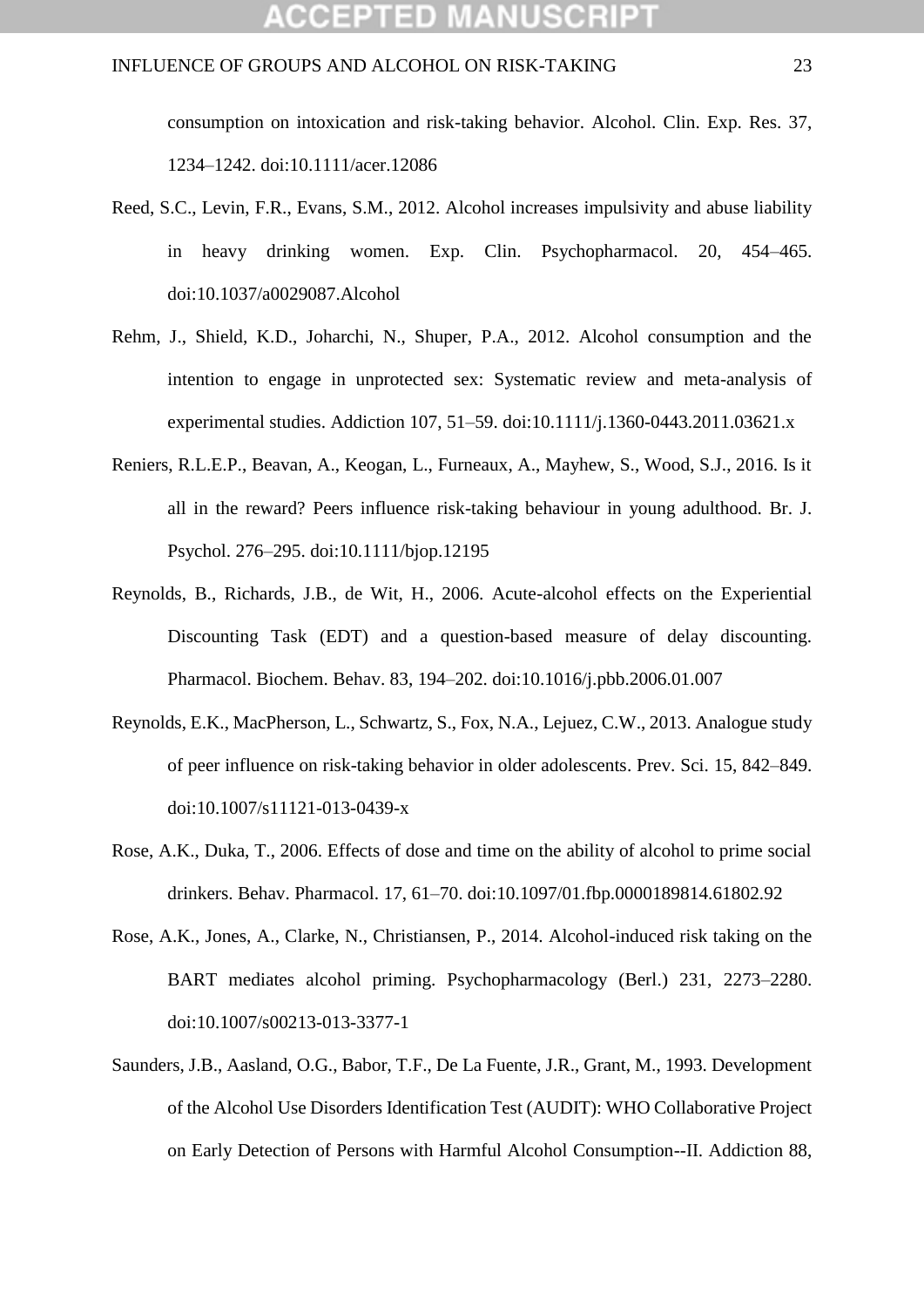791–804. doi:10.1111/j.1360-0443.1993.tb02093.x

- Sayette, M.A., Dimoff, J.D., Levine, J.M., Moreland, R.L., Votruba-Drzal, E., 2012. The effects of alcohol and dosage-set on risk-seeking behavior in groups and individuals. Psychol. Addict. Behav. 26, 194–200. doi:10.1037/a0023903
- Sayette, M.A., Kirchner, T.R., Moreland, R.L., Levine, J.M., Travis, T., 2004. Effects of alcohol on risk-seeking behavior: A group-level analysis. Psychol. Addict. Behav. 18, 190–193. doi:10.1037/0893-164X.18.2.190
- Shields, A.L., Guttmannova, K., Caruso, J.C., 2004. An examination of the factor structure of the alcohol use disorders identification test in two high-risk samples. Subst. Use Misuse 39, 1161–1182. doi:10.1081/JA-120038034
- Stamates, A.L., Lau-Barraco, C., 2017. Impulsivity and risk-taking as predictors of alcohol use patterns and alcohol related-problems. Addict. Res. Theory. Advance online publication. doi:10.1080/16066359.2017.1296953
- Steele, C.M., Josephs, R.A., 1990. Alcohol myopia: Its prized and dangerous effects. Am. Psychol. 45, 921. doi:10.1037/0003-066X.45.8.921
- Taylor, B., Irving, H.M., Kanteres, F., Room, R., Borges, G., Cherpitel, C., Greenfield, T., Rehm, J., 2010. The more you drink, the harder you fall: A systematic review and metaanalysis of how acute alcohol consumption and injury or collision risk increase together. Drug Alcohol Depend. 110, 108–116. doi:10.1016/j.drugalcdep.2010.02.011
- Veldstra, J.L., Brookhuis, K.A., De Waard, D., Molmans, B.H.W., Verstraete, A.G., Skopp, G., Jantos, R., 2012. Effects of alcohol (BAC 0.5%) and ecstasy (MDMA 100 mg) on simulated driving performance and traffic safety. Psychopharmacology (Berl.) 222, 377–390. doi:10.1007/s00213-011-2537-4
- World Health Organisation, Word Health Organisation, World Health Organisation, 2014. Global status report on alcohol and health 2014, Global status report on alcohol.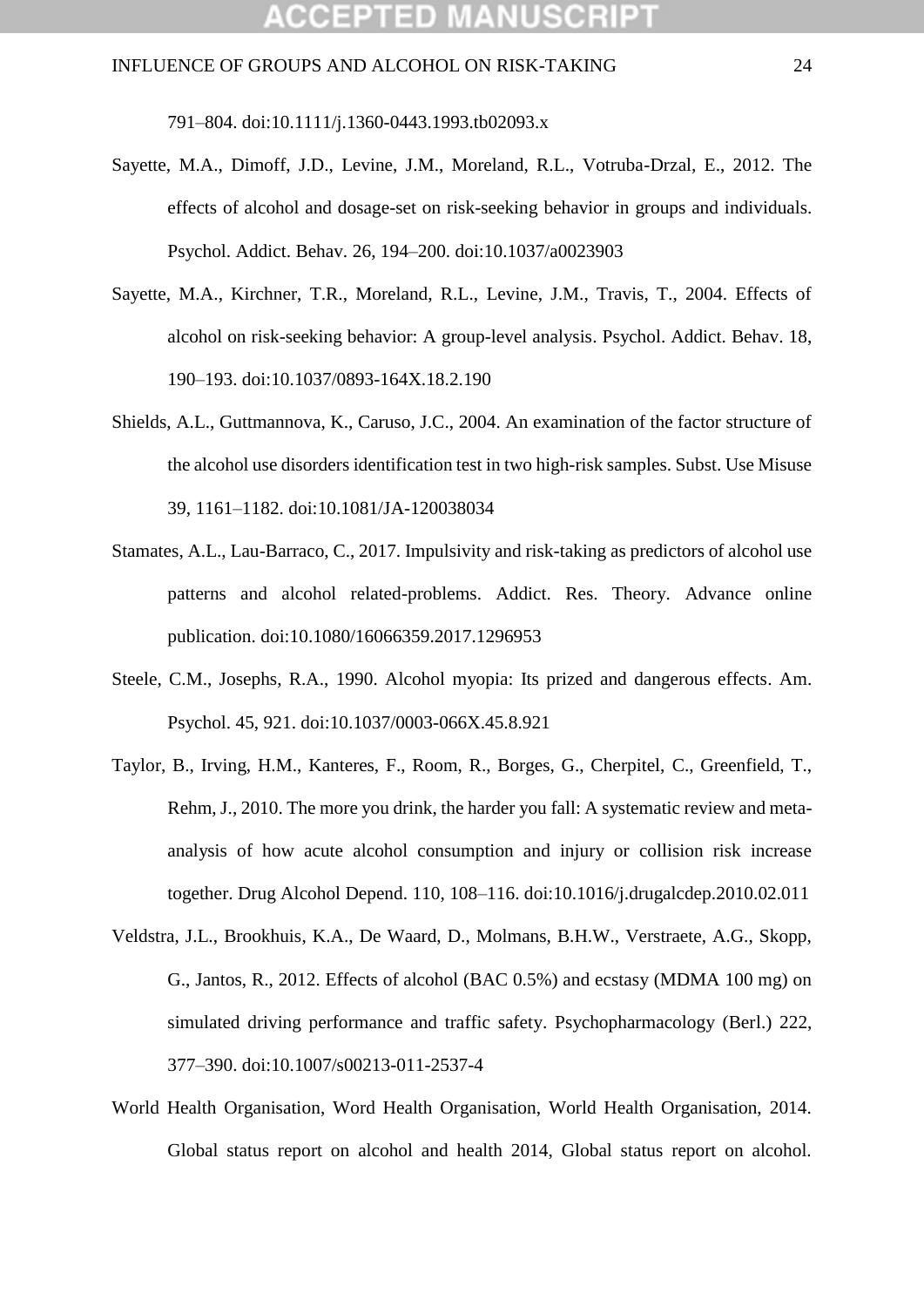#### **ACCEPTED** MANUSCRI  $\mathbf{P}$

### INFLUENCE OF GROUPS AND ALCOHOL ON RISK-TAKING 25

doi:/entity/substance\_abuse/publications/global\_alcohol\_report/en/index.html

Xu, S., Pan, Y., Wang, Y., Spaeth, A.M., Qu, Z., Rao, H., 2016. Real and hypothetical monetary rewards modulate risk taking in the brain. Sci. Rep. 6, 29520. doi:10.1038/srep29520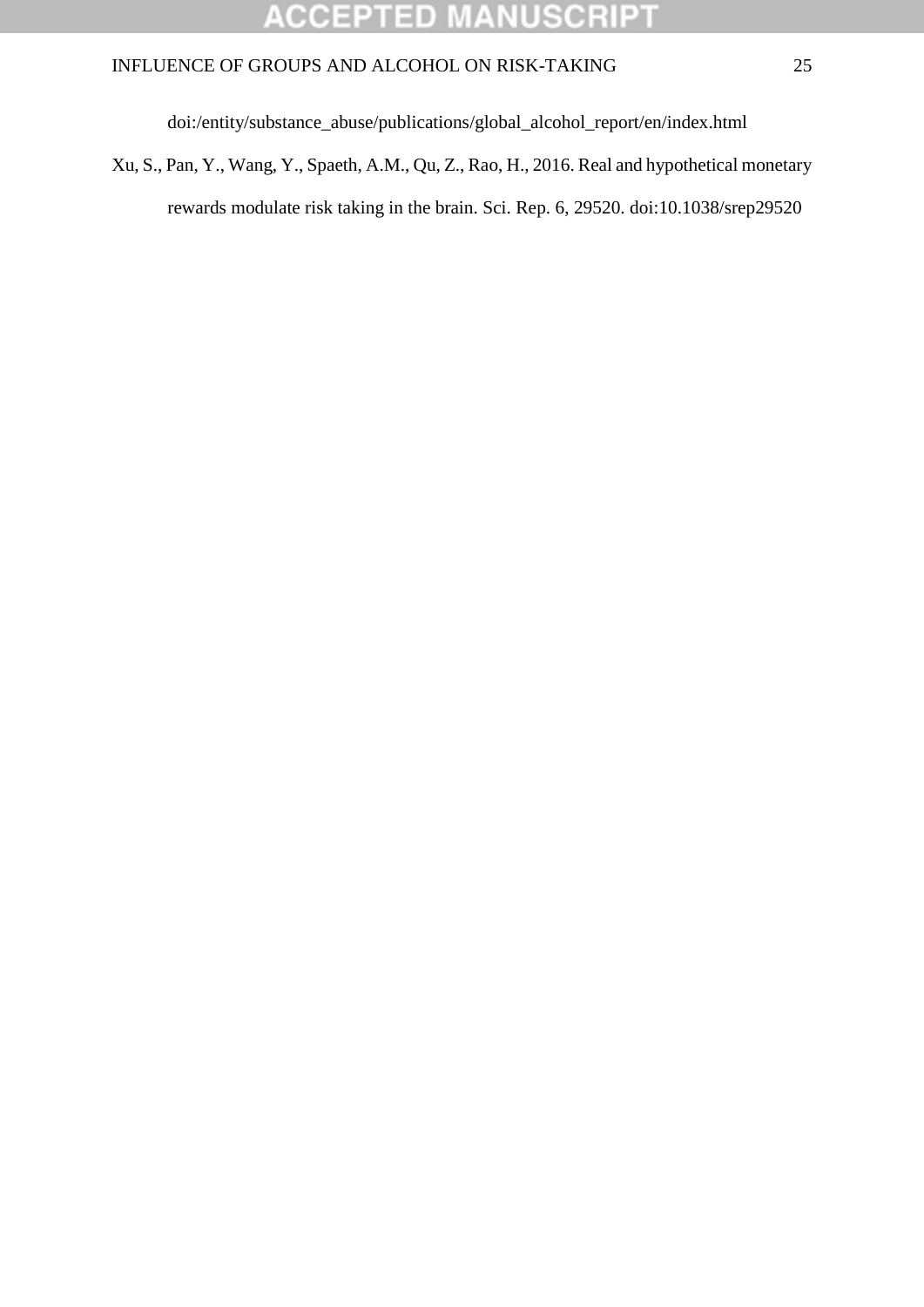#### **ACCEPTED** USCRIPT a,

### INFLUENCE OF GROUPS AND ALCOHOL ON RISK-TAKING 26

### **Figure Legend**

Figure 1: The effect of context on behavioural risk-taking

*Note.* Mean obtained by averaging pre and post-beverage scores. Error bars:  $\pm 2$  SE

Figure 1